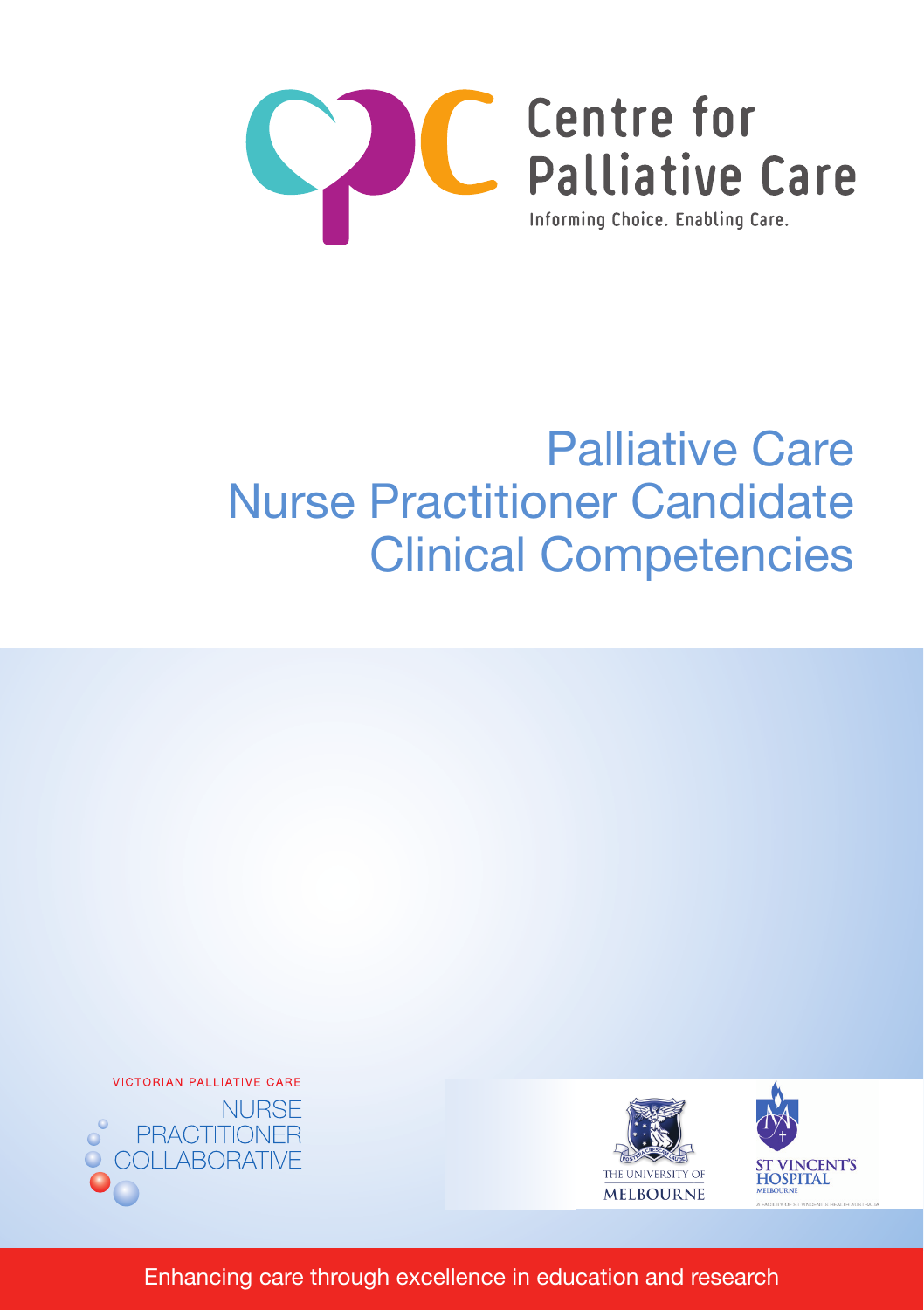#### Authors:

- Karen Quinn, Coordinator Education and Project Officer for Victorian Palliative Care Nurse Practitioner Collaborative, Centre for Palliative Care, St Vincent's Hospital & Collaborative Centre of The University of Melbourne
- Karen Glaetzer, Nurse Practitioner Palliative Care, Southern Adelaide Palliative Services
- Professor Peter Hudson, Centre for Palliative Care, St Vincent's Hospital & Collaborative Centre of The University of Melbourne and Queen's University, Belfast, United Kingdom
- Associate Professor Mark Boughey, Director of Palliative Medicine, St Vincent's Hospital and Co-Deputy Director, Centre for Palliative Care, St Vincent's Hospital & Collaborative Centre of The University of Melbourne

#### Acknowledgments:

- Irene Murphy, Nurse Practitioner, Melbourne Citymission Palliative Care Community Service, Melbourne, Australia
- Members of the Victorian Palliative Care Nurse Practitioner Collaborative, academics, clinicians and policy developers for generously giving of their time to review the document.

Funded by: Department of Health Victoria, Australia.

To download a copy of this booklet go to: www.centreforpallcare.org To cite these competencies: Quinn, K., Glaetzer, K., Hudson, P., Boughey, M. *Palliative Care Nurse Practitioner Candidate Clinical Competencies*. Centre for Palliative Care, St Vincent's Hospital Melbourne: Melbourne, Australia 2011. Copyright 2011 Centre for Palliative Care, St Vincent's Hospital Melbourne Victorian Palliative Care Nurse Practitioner Collaborative c/- Centre for Palliative Care St Vincent's Hospital Mailbox 65

PO Box 2900 Fitzroy, Victoria 3065 Australia Phone: +61 3 9854 1665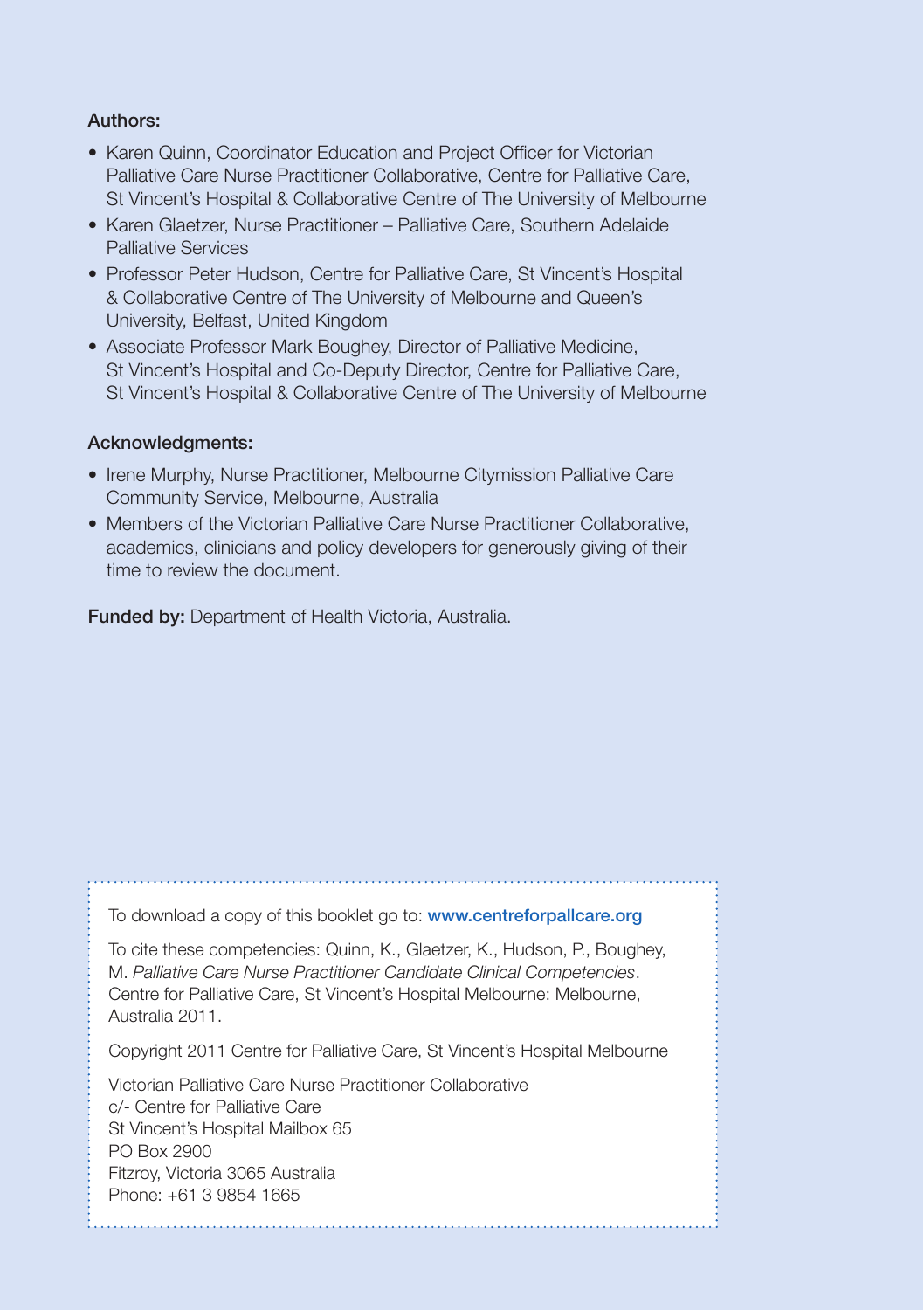# **Contents**

| Guiding principles                                         |  |
|------------------------------------------------------------|--|
|                                                            |  |
|                                                            |  |
| 11                                                         |  |
| 20                                                         |  |
| Appendix 2: Australian Nursing and Midwifery Council<br>22 |  |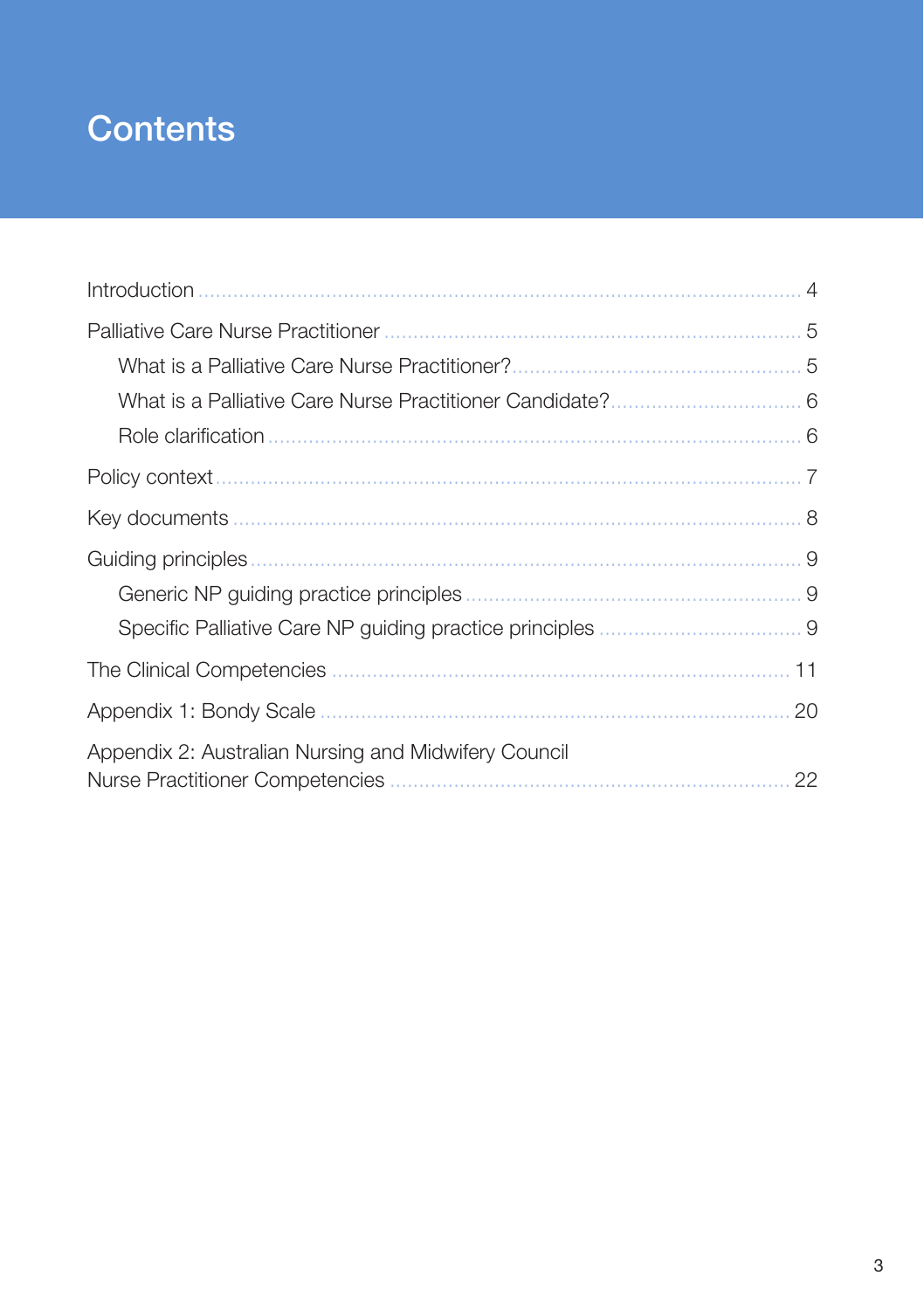### Introduction

The purpose of this document is to provide Palliative Care Nurse Practitioner candidates in Victoria (and potentially candidates in other states of Australia), with a framework to ensure they meet core clinical competencies, to be achieved before they consider applying to the Nursing and Midwifery Board of Australia for Endorsement as a Nurse Practitioner.

The process for developing the clinical competencies was in six stages and included the following:

- 1. Establishment of a core writing group and undertaking a literature review
- 2. Developing a draft of the competencies in consultation with Nurse Practitioners
- 3. Review of the draft by members of the Victorian Palliative Care Nurse Practitioner Collaborative
- 4. Revising and refining the document by the writing group
- 5. National and international expert opinion (including local and international nurse practitioners, members of the Victorian Palliative Care Nurse Practitioner Collaborative, palliative care physicians, policy developers, academics, a pharmacist and members of allied health) to further develop and refine the competencies with the use of a purpose designed questionnaire
- 6. Final version of the Victorian Palliative Care Nurse Practitioner Candidate Clinical Competencies developed

These competencies aim to provide guidance to Palliative Care Nurse Practitioner Candidates and their services about how clinical competence in palliative care may be identified and assessed in the workplace. It builds on the Australian Nursing and Midwifery Council's document: *Australian Nursing and Midwifery Council National Competency Standards for the Nurse Practitioner, 2004*.

Nurse Practitioner Competencies provide a guide to a set of standards to demonstrate evidence of safe practice that align with the requirements, expectations and regulations of the role (Gardner, G. et al, 2006).

For further information on the Victorian Palliative Care Nurse Practitioner Collaborative visit: www.vpcnpc.centreforpallcare.org.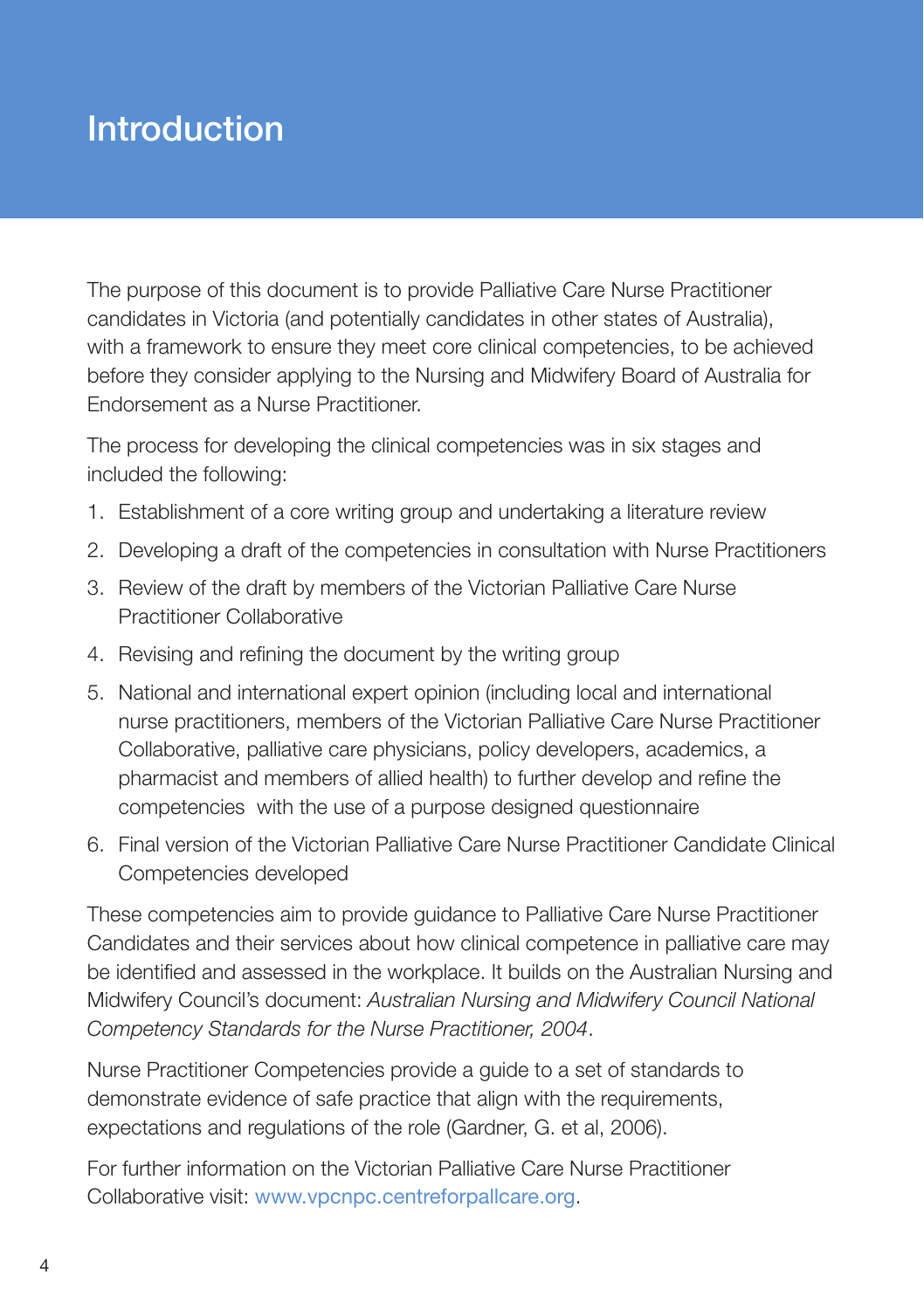### What is a Palliative Care Nurse Practitioner?

A Nurse Practitioner (NP) is a registered nurse educated and endorsed to practice autonomously and collaboratively in an advanced and extended clinical role (Australian Nursing and Midwifery Council, 2009). The NP title is protected and only those nurses endorsed by the Nursing and Midwifery Board of Australia may call themselves a NP. From 1 July 2010, under national registration, Victorian palliative care (PC) NPs will be endorsed with a notation in the category of 'acute and supportive care'. The notation is for the purpose of prescribing authority under *Medicines, Poisons and Controlled Substances Act 1981*.

The PC NP is able to demonstrate and deliver comprehensive assessment and management of palliative care patients (inclusive of client, consumers etc.) who have complex needs, using advanced nursing knowledge and skills informed by best practice principles. The practice of a PC NP may include, but is not limited to, the direct referral of patients to other health care professionals, prescribing medicines and ordering diagnostic investigations (Australian Nursing and Midwifery Council, 2004). The NP practises in a clinical leadership role, incorporating research, education and management into the role. "The scope of practice of the nurse practitioner is determined by the context in which the nurse practitioner is authorised to practice" (Australian Nursing and Midwifery Council, 2004).

A PC NP's practice is defined by the nationally agreed NP competency framework that identifies three standards: dynamic practice, professional efficacy and clinical leadership.

Dynamic practice is demonstrated by the NP's high level knowledge and skills in extended practice across stable, unpredictable and complex situations.

Professional efficacy demonstrates that practice is grounded in a nursing model and enhanced by autonomy and accountability.

Clinical leadership influences and progresses clinical care, policy and collaboration through all levels of health care (Australian Nursing and Midwifery Council, 2006).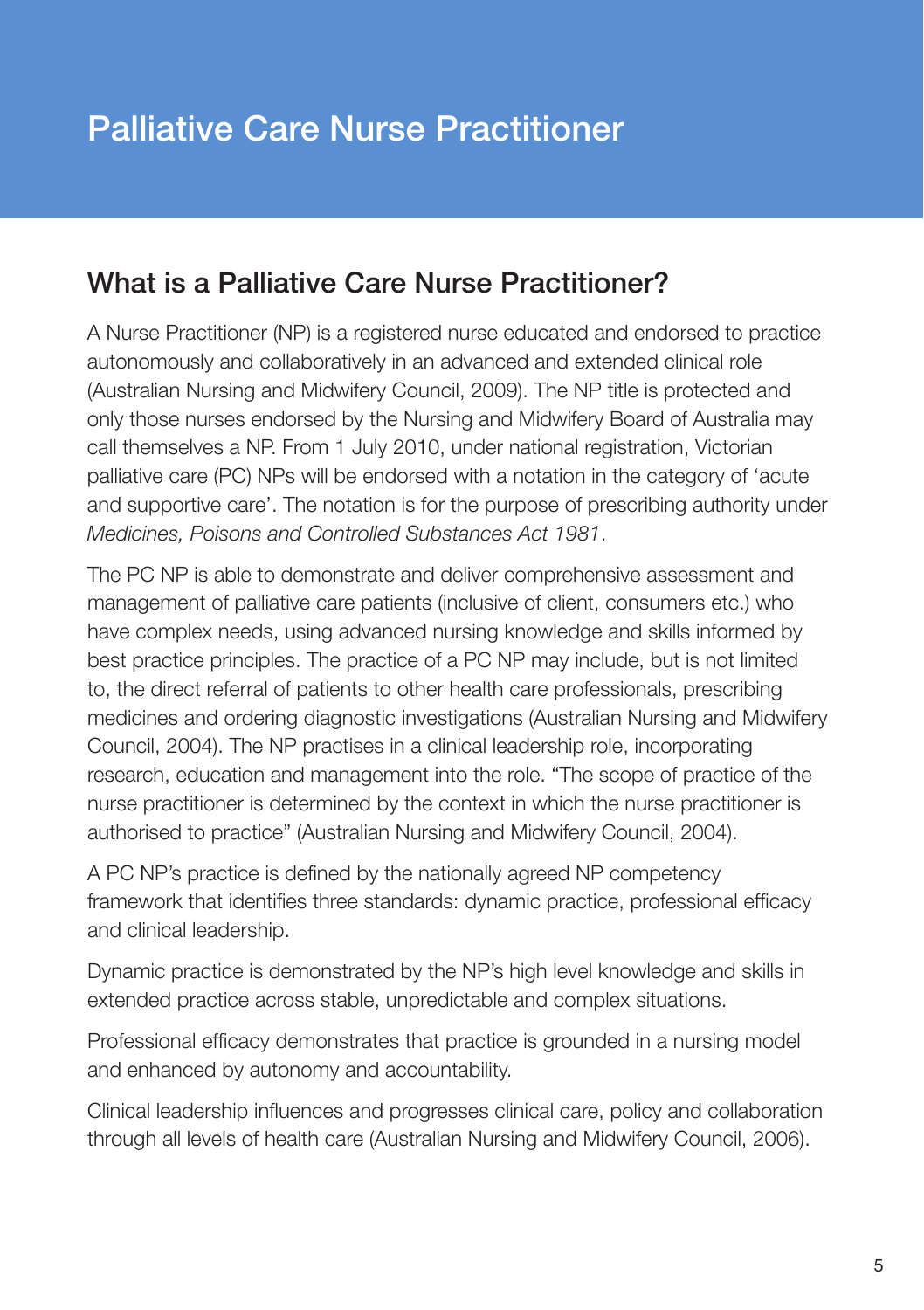Underpinning the extended clinical practice of a NP are the key essential criteria of:

- Demonstrated well-developed communication skills to build therapeutic relationships with patients, families, colleagues and the community that recognise the patient's needs, circumstances, preferences and geographical contexts
- • A commitment to ongoing professional development of self, other nurses and other health professionals
- Demonstrated capacity to undertake research/quality improvement activities relevant to enhancing the practice environment.

### What is a Palliative Care Nurse Practitioner Candidate?

In Victoria, nurses who have been appointed by an employer to become a NP are referred to as NP Candidates (NPC). A PC NPC is a registered nurse employed by a service/organisation as they work toward meeting the academic (eg. approved NP Masters) and clinical requirements for endorsement as a Nurse Practitioner (NP). During the period of candidature, which can vary in length, the nurse consolidates his/her competence at the level of a nurse practitioner, learning his/her new role while engaging with mentors and other learning opportunities both within and outside the candidate's organisation.

Mentorship in terms of medical and senior nursing support, management skills and clinical teaching are essential components for effective skill development of the nurse practitioner candidate. A registered nurse engaged as a nurse practitioner candidate shall be classified and paid their substantive (usual) salary (Australian Industrial Relations Commission 2006).

### Role clarification

What are the differences between advanced practice nurses (including Clinical Nurse Specialists and Clinical Nurse Consultants) and Nurse Practitioners?

In Australia, the title of 'Nurse Practitioner' is protected by legislation and encompasses unique expanded practice privileges, which include authorisation to independently diagnose, prescribe medicines, order diagnostic tests and make referrals to other health care professionals (Gardner, Chang & Duffield 2007).

While advanced practice nurses are encouraged to complete postgraduate qualifications specific to the specialty area in which they work, they are not currently a requirement for the role. Advanced practice roles in Australia currently lack national consistency with regard to practice standards, unlike the NP role.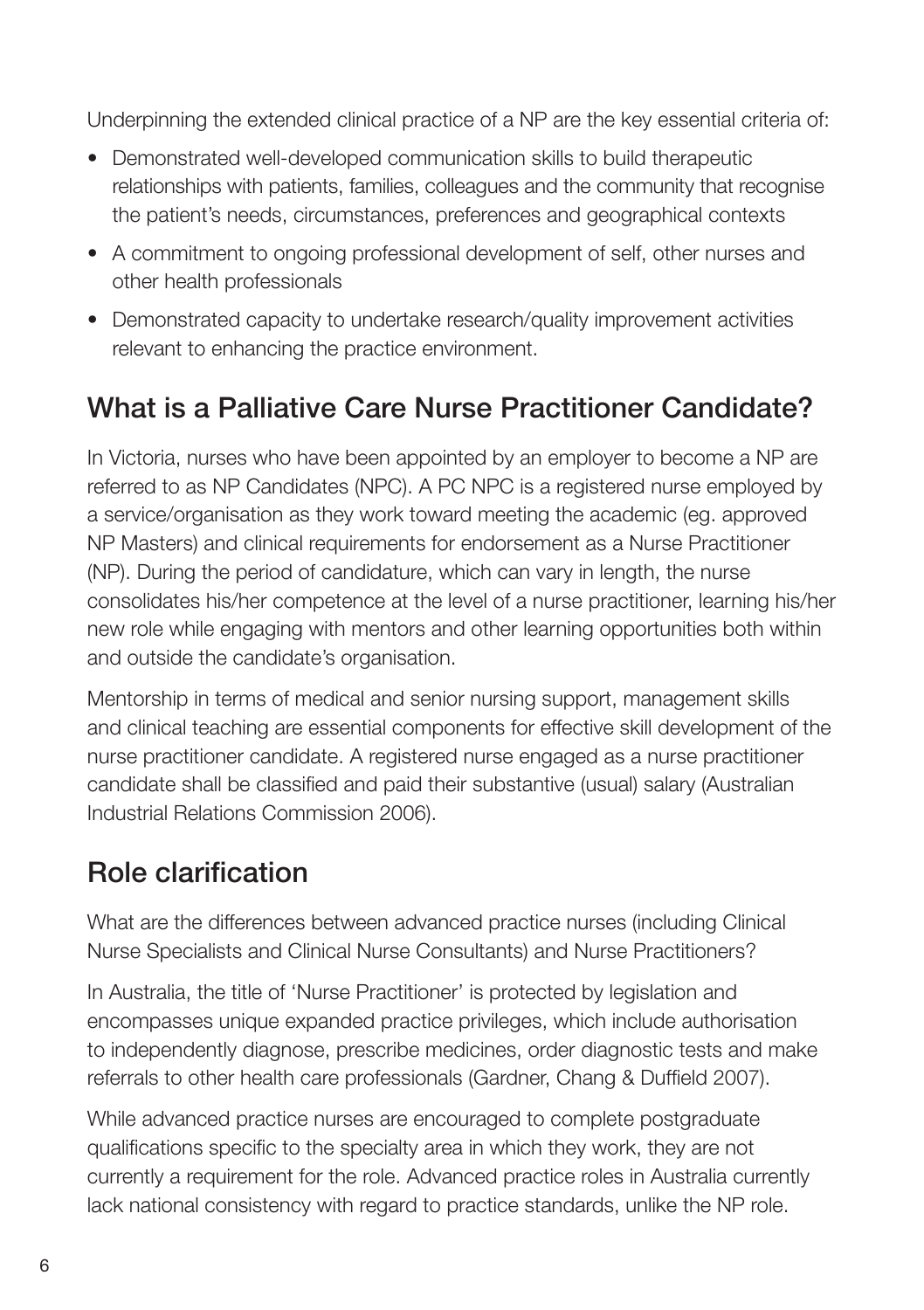## Policy context

Victorian PC NPs have been appointed to better meet the Government's palliative care policy objectives, specifically to ensure that all Victorians with a progressive, life-limiting illness and their families and carers have access to a high quality service system which fosters innovation (Strengthening Palliative Care: a policy for health and community care providers, 2004–2009). Building capacity within the nursing workforce with appropriately skilled and educated PC NP ensures the Government can meet its aims of:

- improving the equity of access to specialist palliative care services for people with life-threatening illness
- building effective and efficient links between hospitals and specialist palliative care services
- building effective and efficient links between specialist palliative care services and other relevant community, health and allied health providers, including disability services and residential aged care (Strengthening Palliative Care: a policy for health and community care providers, 2004–2009).

PC NPs will be a pivotal link to realising priority three of the Victorian Cancer Action Plan (2009–2011), which is to increase capacity of palliative care services to provide care for patients in the place of their choice.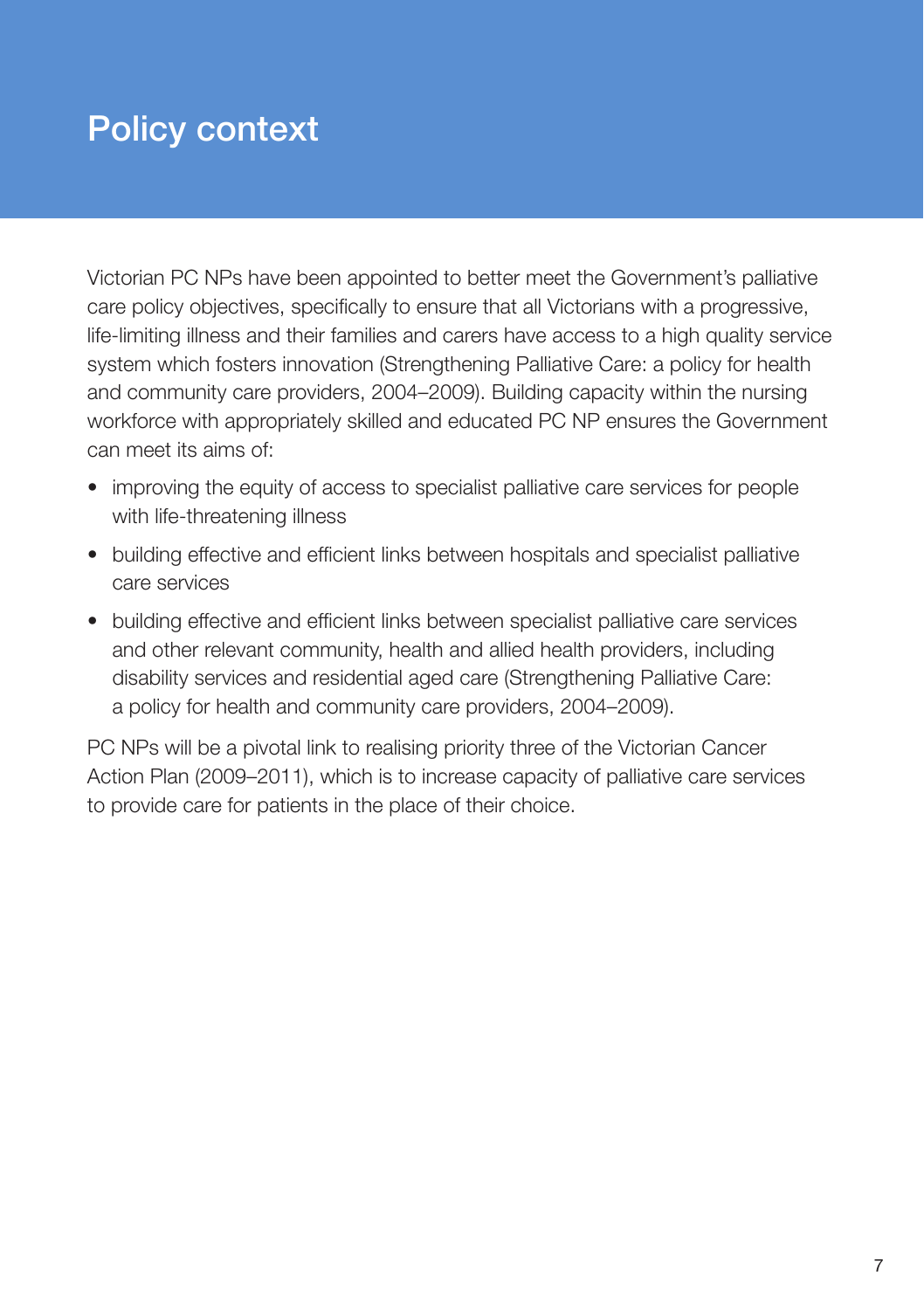## Key documents

Key documents underpinning the development of these competencies:

- Australian Nursing and Midwifery Council National Competency Standards for the Nurse Practitioner, 2004.
- Australian Nursing and Midwifery Council Standards and criteria for the accreditation of Nursing and Midwifery courses leading to registration, enrolment, endorsement and authorisation in Australia – with evidence guide, 2009.
- Queensland Government Queensland Nurse Practitioner: implementation guide, 2008.
- • Canning D, Yates P, Rosenberg J. (2005) *Competency standards for specialist palliative care nursing practice*. Brisbane, Queensland University of Technology.
- Gardner G, Carryer J, Gardner A, Dunn S. (2006). Nurse Practitioner competency standards: findings from collaborative Australian and New Zealand research. *International Journal of Nursing Studies* 43(5): pp601-610.
- Canadian Nurses Association Canadian Nurse Practitioner Core Competency Framework, 2005.
- Gardner G, Chang A, Duffield C. (2007). Making nursing work: breaking through the role confusion of advanced practice nursing. *Journal of Advanced Nursing* 57(4), 382-391.
- Eagar K, Senior K, Fildes D, Quinsey K, Owen A, Yeatman H, Gordon R and Posner N, 2003. The Palliative Care Evaluation Tool Kit: A compendium of tools to aid in the evaluation of palliative care projects. Centre for Health Service Development, University of Wollongong.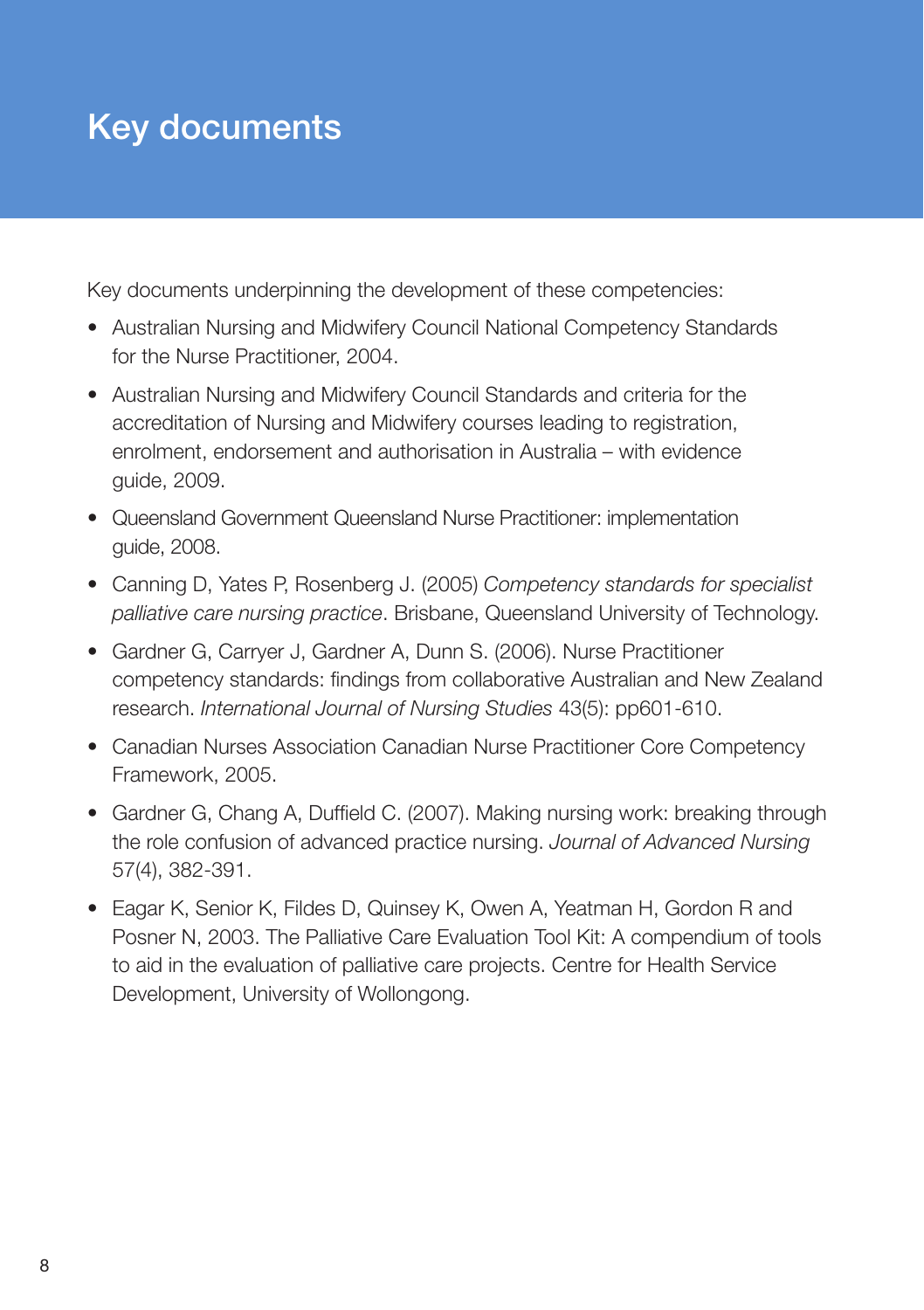# Guiding principles

The guiding principles underpinning the Palliative Care Nurse Practitioner Candidate Clinical Competencies are as follows.

#### Generic NP guiding practice principles:

- 1. PC NP candidates work within the agreed scope of practice for NPs within their employment context
- 2. The practice of a PC NP candidate is, wherever possible, based on best available evidence-based practice principles
- 3. Medical and nursing clinical supervision, management and education mentorship are all critical to the development of the PC NP candidate
- 4. The scope of an patient NP's prescribing practice is supported by their employer's clinical governance framework. As registered nurses, NP practice will also be guided by the Nursing and Midwifery Board of Australia's professional practice framework that details how professional decision-making within a sound risk management, professional, regulatory and legislative framework is to be managed

#### Specific Palliative Care NP guiding practice principles:

- 5. The practice of a PC NP candidate is informed by clinical experience specific to the context of palliative care
- 6. Developing a plan of care should involve the patient, their family and other relevant health professionals
- 7. PC NP candidates have highly developed verbal and written communication skills essential to communicate assessment and management plan, including medicines, to the patient, carer/s, care team and other health professionals
- 8. PC NP candidates recognise the palliative care phase of illness of the patient and use this knowledge to inform their assessment and management. For example:
	- If the patient has been stable and an acute exacerbation of symptom issues occurs, a full and thorough assessment should be undertaken to determine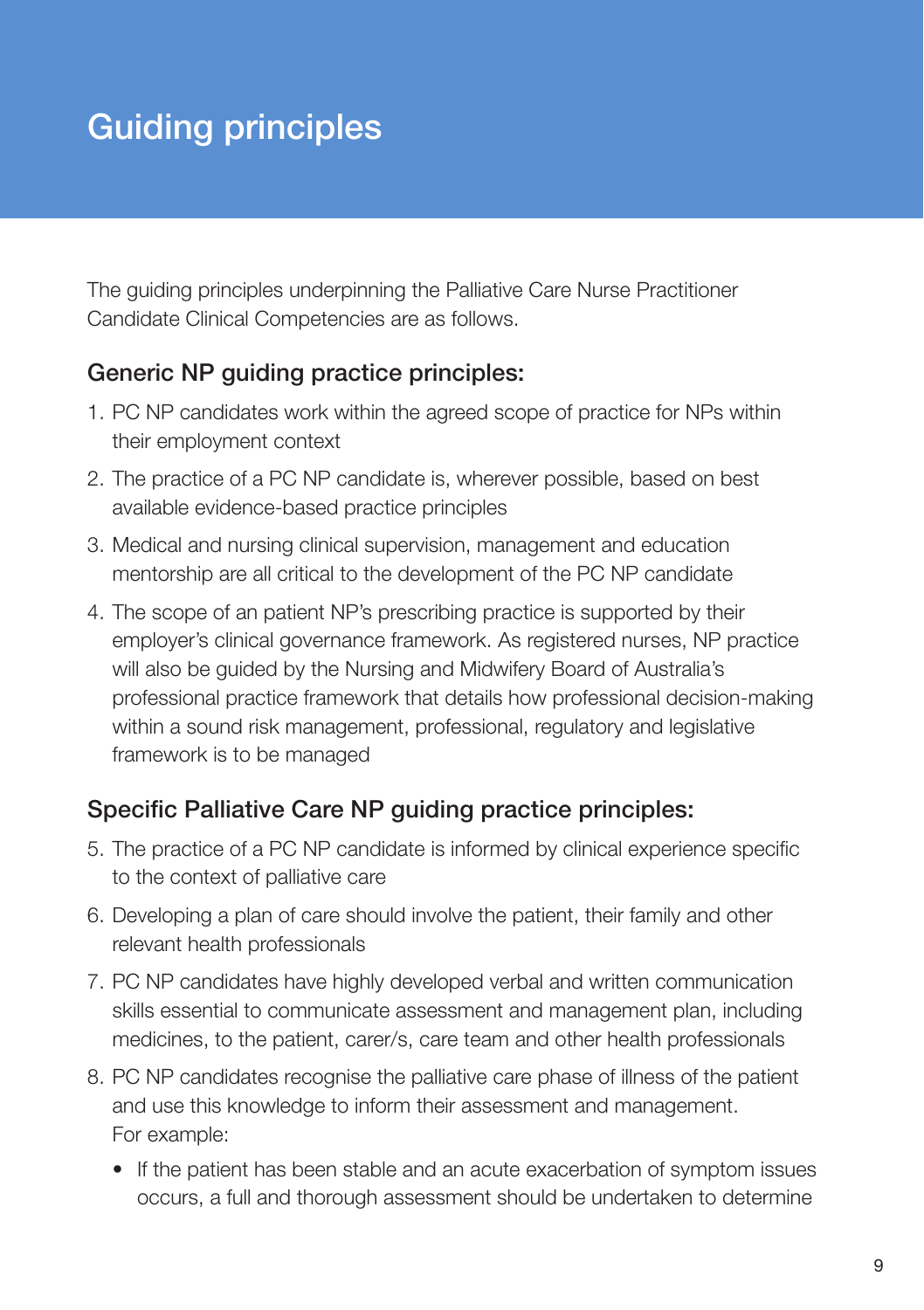any reversible causes. It would also be appropriate to initiate investigations (pathology and radiology) or referral to aid the diagnosis

- If the patient has been unstable and an acute, new problem or unexpected deterioration occurs, a full and thorough assessment should be undertaken to determine any reversible causes. It would also be appropriate to initiate investigations (pathology and radiology) or referral to aid the diagnosis. Candidates need to be able to recognise whether the new problem is related to the underlying disease process or a new, unrelated problem requiring referral
- If the patient has been deteriorating in a predictable and expected way. the assessment may be modified and investigations limited
- If the patient is in the terminal phase with evidence of well advanced disease and little possibility or expectation of recovery, it would be inappropriate to initiate a full assessment or investigations and the focus should be on the comfort of the patient
- A planned bereavement support program is available including counselling as necessary (Eagar K, Senior K, Fildes D, Quinsey K, Owen A, Yeatman H, Gordon R and Posner N, 2003)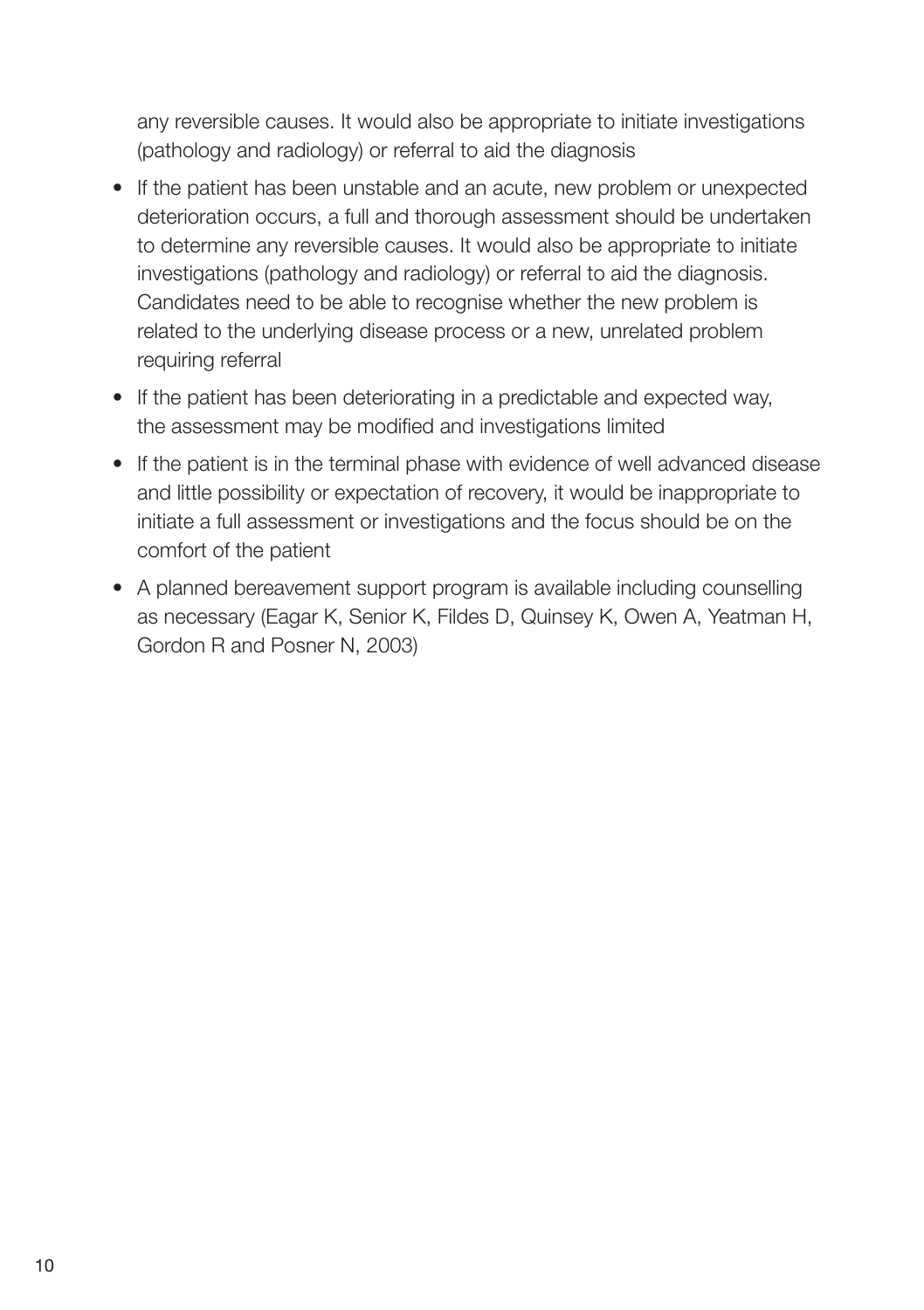The Clinical Competencies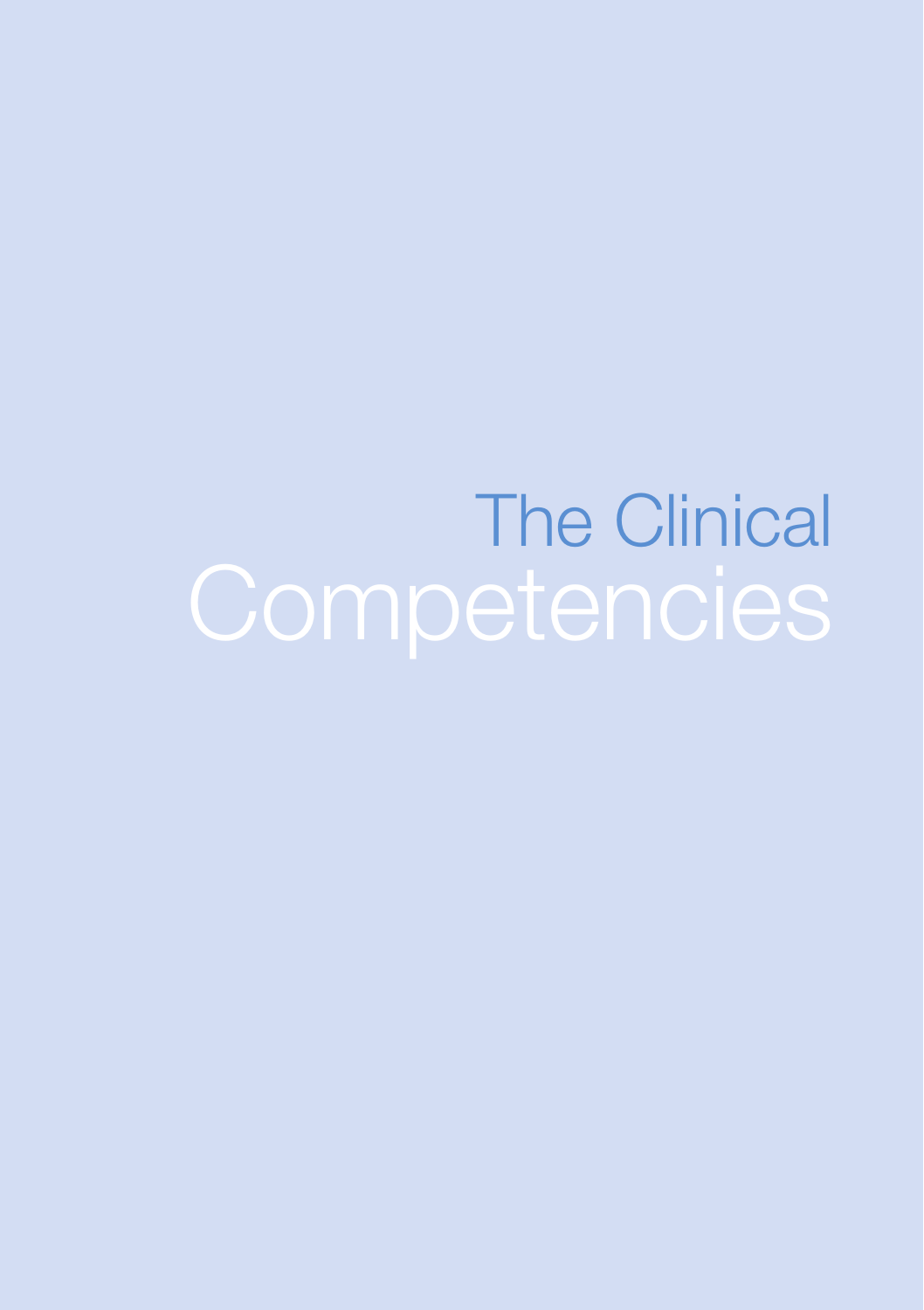| Competency and ANMC<br>Competency Reference                                                                                                                                                   | Key elements                                                                                                                                                                                                                             | Process                                                                                                                                                                                                                                                                                                                                                                                                                                                                                                                    | Performance indicators                                                                                                                                                                                                                                                                                                                                                                                                                                                                                                                                                                 | required to demonstrate<br>Assessment principles<br>competence                                                                                                                                                                                                                                                                                                                                                                                                                                                                                |
|-----------------------------------------------------------------------------------------------------------------------------------------------------------------------------------------------|------------------------------------------------------------------------------------------------------------------------------------------------------------------------------------------------------------------------------------------|----------------------------------------------------------------------------------------------------------------------------------------------------------------------------------------------------------------------------------------------------------------------------------------------------------------------------------------------------------------------------------------------------------------------------------------------------------------------------------------------------------------------------|----------------------------------------------------------------------------------------------------------------------------------------------------------------------------------------------------------------------------------------------------------------------------------------------------------------------------------------------------------------------------------------------------------------------------------------------------------------------------------------------------------------------------------------------------------------------------------------|-----------------------------------------------------------------------------------------------------------------------------------------------------------------------------------------------------------------------------------------------------------------------------------------------------------------------------------------------------------------------------------------------------------------------------------------------------------------------------------------------------------------------------------------------|
| relevant diagnostics                                                                                                                                                                          | 1. Comprehensive general physical assessment/examination and implementation of a patient-focused management plan including                                                                                                               |                                                                                                                                                                                                                                                                                                                                                                                                                                                                                                                            |                                                                                                                                                                                                                                                                                                                                                                                                                                                                                                                                                                                        |                                                                                                                                                                                                                                                                                                                                                                                                                                                                                                                                               |
| for the Nurse Practitioner<br>Competency Standards<br>ANMC Competency<br><b>ANMC National</b><br>(Appendix 2)<br>$\frac{1}{2}$<br>1.4<br>$2.\overline{2}$<br>$\overline{a}$<br>$\overline{3}$ | Examination of patient<br>· Musculo-skeletal<br>Gastro Intestinal<br>· Haematological<br>Genitourinary<br>· Neurological<br>· Respiratory<br>· Integument<br>• Abdominal<br>· Endocrine<br>Cardiac<br>· Hepatic<br>including:<br>· Renal | arrhythmias, congestive<br>Observe and undertake<br>relevant to a range of<br>Cardiac auscultation<br>conditions including,<br>infection, pulmonary<br>conditions including,<br>respiratory function<br>circulatory function<br>and assessment of<br>and assessment of<br>relevant to a range<br>cardiac failure, and<br>• Chest examination<br>but not limited to,<br>of symptoms and<br>bronchospasm,<br>assessments. For<br>but not limited<br>to, dyspnoea,<br>patient physical<br>nypertension<br>embolus<br>example: | · Independently performs<br>nformation from referral<br>iaises with appropriate<br>investigations to inform<br>and postulates cause<br>of symptom/condition<br>Sources, gathers and<br>and other health care<br>identifying the impact<br>aetiology of condition<br>ECG). Where outside<br>physical assessment<br>medical colleague/s<br>adiology, pathology,<br>diagnosis (including<br>of illness on patient<br>Orders appropriate<br>Ability to diagnose<br>interprets relevant<br>scope of practice,<br>Interprets findings<br>in the context of<br>comprehensive<br>professionals | Exercise (mini-CEX) (Royal<br>Assessed by medical and<br>formulation of a plan and,<br>Physicians), which would<br>of cases including history<br>Medical mentor required<br>professional supervisors.<br>allow for full observation<br>importantly, opportunity<br>to confirm competence<br>Department of Health<br>for debrief/discussion.<br>Australian College of<br>taking, examination,<br>Medical mentorship<br>essential to achieve<br>Suggest using Mini-<br>logbook mandatory<br>Clinical Evaluation<br>competence.<br>requirement). |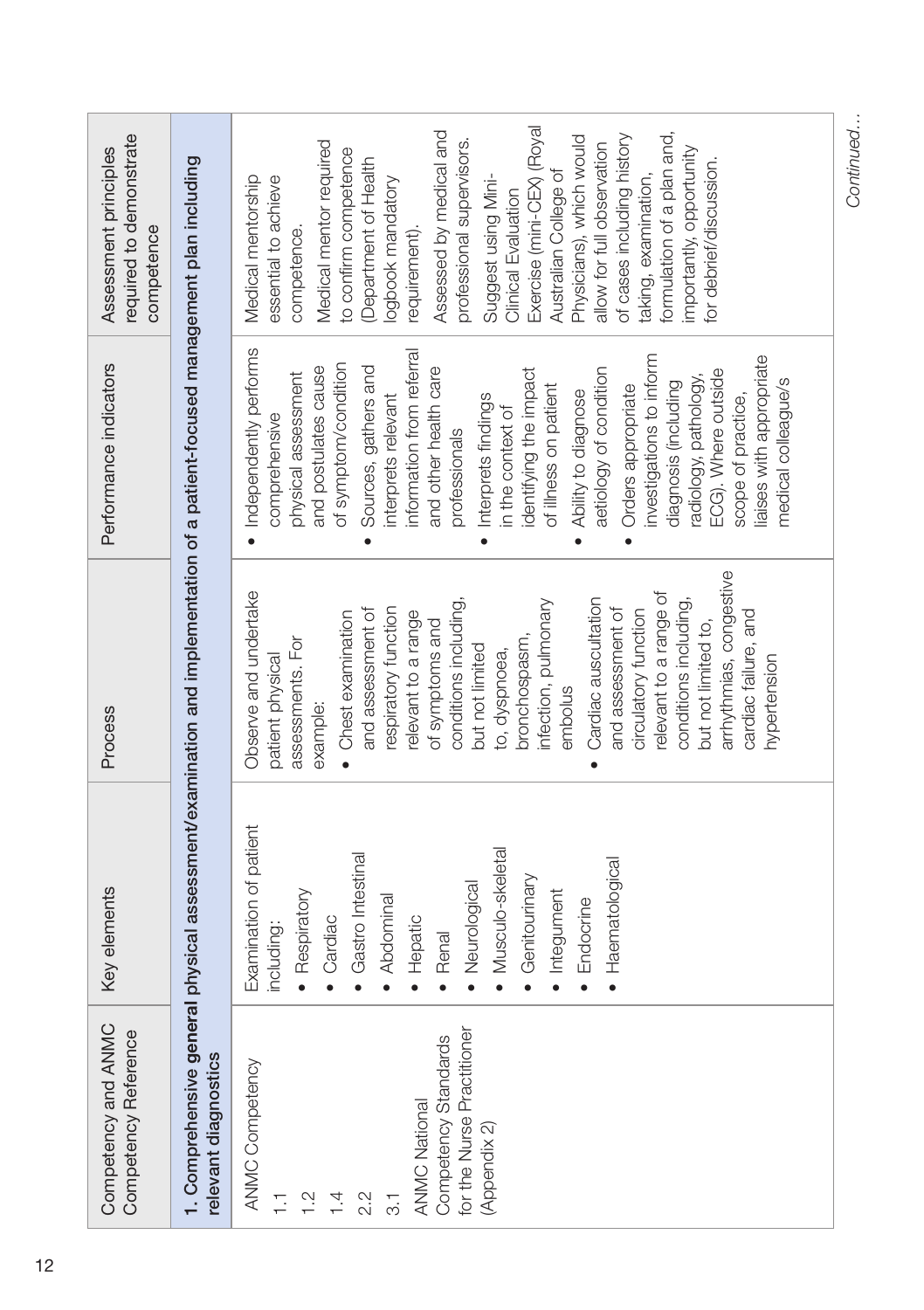| required to demonstrate<br>Assessment principles<br>competence | Evidence of competence<br>of assessments required<br>to be logged in logbook<br>influence actual number<br>Consider using a Bondy<br>to achieve competency.<br>and signed by medical<br>level of experience will<br>Individual candidate's<br>scale (Appendix 1) to<br>assess competence.<br>supervisor.                                                                                                                                                                                                                                                                                                                            |
|----------------------------------------------------------------|-------------------------------------------------------------------------------------------------------------------------------------------------------------------------------------------------------------------------------------------------------------------------------------------------------------------------------------------------------------------------------------------------------------------------------------------------------------------------------------------------------------------------------------------------------------------------------------------------------------------------------------|
| Performance indicators                                         | Demonstrates thorough<br>management strategies<br>prescribes medications<br>professionals as relevant<br>evaluation of treatment<br>to inform management<br>implements a range of<br>articulates process and<br>to the outcomes of the<br>medication options to<br>assessment priorities<br>non-pharmacological<br>liaises as appropriate<br>Ability to formulate<br>indications for and<br>appropriate to the<br>Provides rationale,<br>Articulates clinical<br>knowledge of the<br>with other health<br>comprehensive<br>treat condition<br>Identifies and<br>assessment<br>Articulates<br>condition<br>plan<br>plan<br>$\bullet$ |
| Process                                                        | including but not limited<br>metastases, spinal cord<br>examination relevant to<br>recognise components<br>limited to, constipation<br>such as motor sensory<br>a range of symptoms<br>a range of symptoms<br>palpation relevant to<br>Assessment of renal<br>vomiting, nutritional<br>dysfunction, bowel<br>reflexes/sensation<br>to fractures, bone<br>including, but not<br>anorexia, nausea,<br>• Musculo/skeletal<br>examination and<br>and conditions<br>examination to<br>Full abdominal<br>status hepatic<br>compression<br>· Neurological<br>obstruction<br>function                                                       |
| Key elements                                                   |                                                                                                                                                                                                                                                                                                                                                                                                                                                                                                                                                                                                                                     |
| Competency and ANMC<br>Competency Reference                    | 1. Continued                                                                                                                                                                                                                                                                                                                                                                                                                                                                                                                                                                                                                        |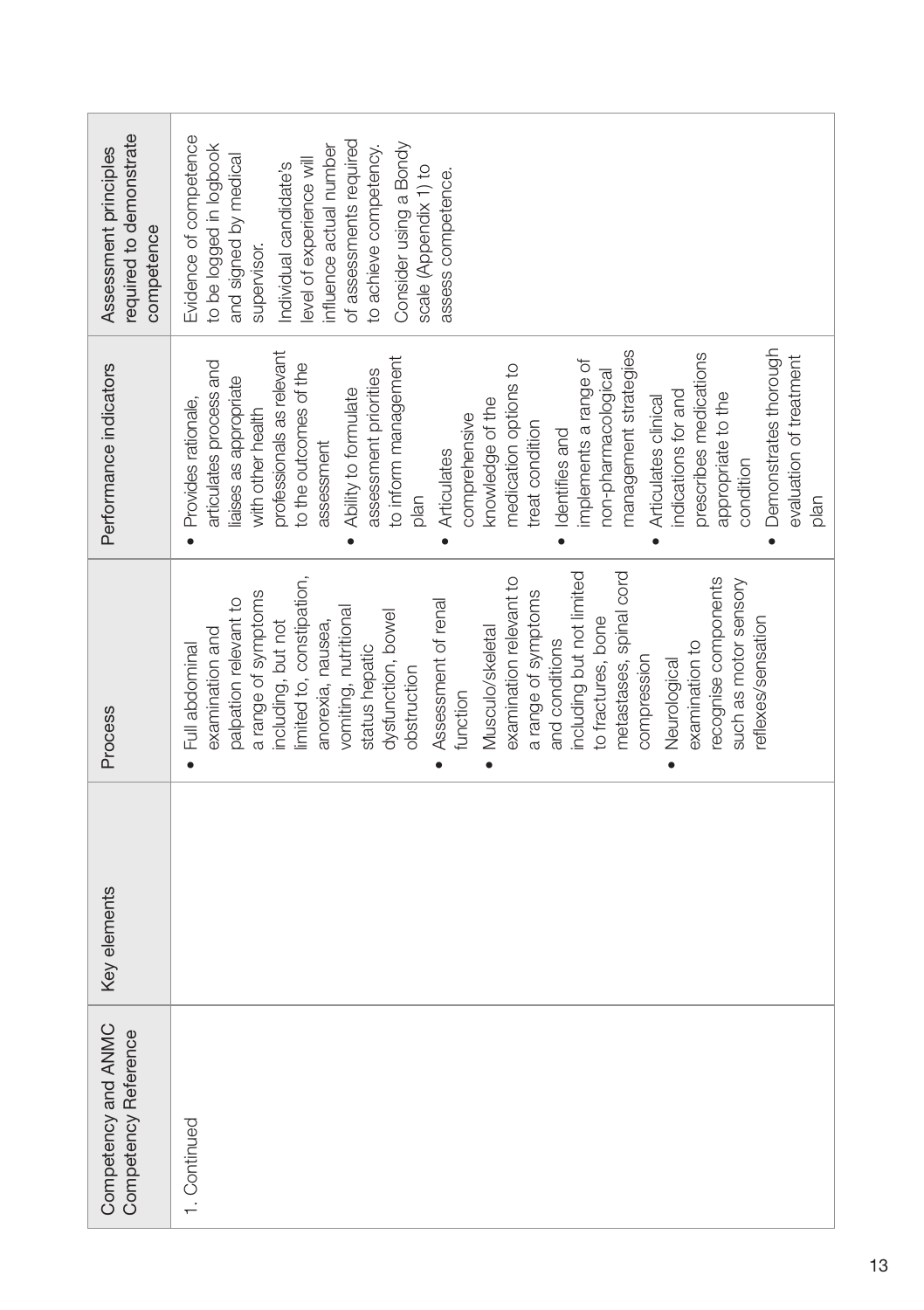| Competency and ANMC<br>Competency Reference                                                                                                                                                   | Key elements                                                                                                                                                                                                                                                                                                                                                                             | Process                                                                                                                                                                                                                                                                                                                                                                                                                                                          | Performance indicators                                                                                                                                                                                                                                                                                                                                                                                                                                                                                                                                          | required to demonstrate<br>Assessment principles<br>competence                                                                                                                                                                                                                                                                                                                                                                                                                                                                                                                                                                            |
|-----------------------------------------------------------------------------------------------------------------------------------------------------------------------------------------------|------------------------------------------------------------------------------------------------------------------------------------------------------------------------------------------------------------------------------------------------------------------------------------------------------------------------------------------------------------------------------------------|------------------------------------------------------------------------------------------------------------------------------------------------------------------------------------------------------------------------------------------------------------------------------------------------------------------------------------------------------------------------------------------------------------------------------------------------------------------|-----------------------------------------------------------------------------------------------------------------------------------------------------------------------------------------------------------------------------------------------------------------------------------------------------------------------------------------------------------------------------------------------------------------------------------------------------------------------------------------------------------------------------------------------------------------|-------------------------------------------------------------------------------------------------------------------------------------------------------------------------------------------------------------------------------------------------------------------------------------------------------------------------------------------------------------------------------------------------------------------------------------------------------------------------------------------------------------------------------------------------------------------------------------------------------------------------------------------|
| including relevant diagnostics                                                                                                                                                                |                                                                                                                                                                                                                                                                                                                                                                                          | 2. Comprehensive assessment and management of physical symptoms and implementation of a patient-focused management plan                                                                                                                                                                                                                                                                                                                                          |                                                                                                                                                                                                                                                                                                                                                                                                                                                                                                                                                                 |                                                                                                                                                                                                                                                                                                                                                                                                                                                                                                                                                                                                                                           |
| for the Nurse Practitioner<br>ANMC Competency 1.1<br>competency standards<br><b>ANMC National</b><br>(Appendix 2)<br>$\frac{1}{2}$<br>$\frac{3}{1}$<br>$\frac{1}{4}$<br>2.2<br>$\overline{2}$ | its impacts on the current<br>underlying pathology and<br>Ascertain/identify patient<br>systems-based physical<br>Obtain clinical history of<br>current treatments and<br>Review previous and<br>Order appropriate<br>their effectiveness.<br>understanding of<br>Undertake a full<br>investigations.<br>the symptom.<br><b>Demonstrate</b><br>expectations.<br>assessment.<br>symptoms. | Conduct relevant physical<br>Interpret/evaluate results<br>Formulate a plan of care<br>constipation, dyspnoea.<br>referrals to other health<br>delirium, fatigue, pain,<br>diagnosing/assessing<br>nausea and vomiting,<br>care professionals as<br>assessment tools eg.<br>Differential diagnosis.<br>of investigations and<br>including necessary<br>tools for screening/<br>Patient interview.<br>Use of relevant<br>examinations.<br>examination.<br>equired | comprehensive symptom<br>Interprets and articulates<br>Autonomously performs<br>screening tools to assist<br>Differential diagnosis is<br>collective findings from<br>Articulates knowledge<br>Performs full systems-<br>physical examination,<br>history, investigations.<br>physical assessment.<br>comprehensive care<br>and ability, including<br>communicated and<br>based approach to<br>management plan.<br>with assessment.<br>incorporated in a<br>comprehensively<br>interpretation, of<br>assessments.<br>documented,<br>Findings are<br>identified. | Exercise (mini-CEX) (Royal<br>Assessed by medical and<br>formulation of a plan and,<br>of cases including history<br>Physicians), which would<br>Evidence of competence<br>professional supervisors.<br>Medical mentor required<br>allow for full observation<br>to be logged in logbook<br>importantly, opportunity<br>to confirm competence<br>and signed by medical<br>for debrief/discussion.<br>Department of Health<br>Australian College of<br>taking, examination,<br>essential to achieve<br>Medical mentorship<br>Suggest using Mini-<br>logbook mandatory<br>Clinical Evaluation<br>competence.<br>equirement).<br>supervisor. |

Continued... *Continued…*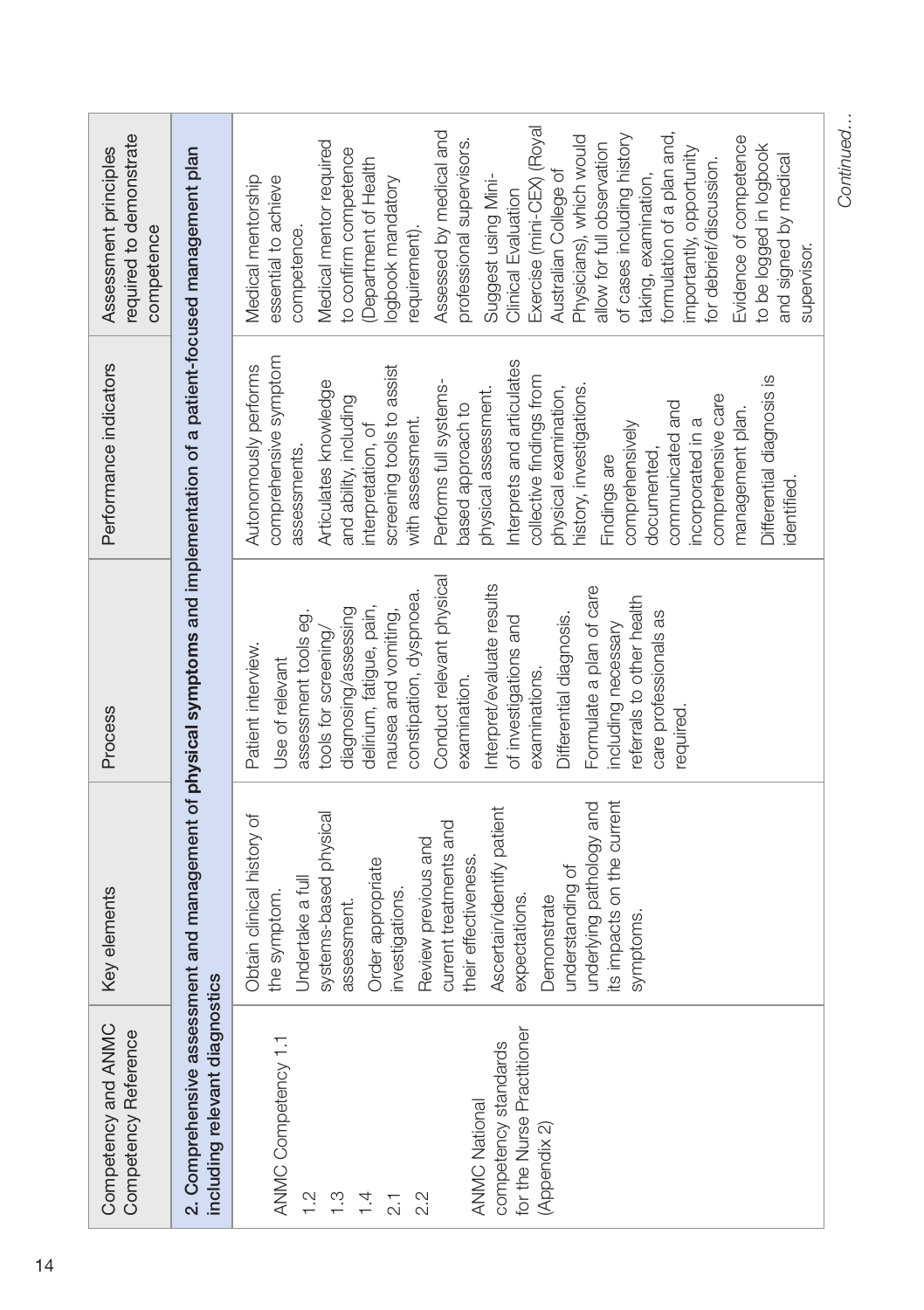| required to demonstrate<br>Assessment principles<br>competence | of assessments required<br>Consider using a Bondy<br>nfluence actual number<br>level of experience will<br>Individual candidate's<br>scale (Appendix 1) to<br>assess competence.<br>to achieve compete. |
|----------------------------------------------------------------|---------------------------------------------------------------------------------------------------------------------------------------------------------------------------------------------------------|
| Performance indicators                                         | n context of health care<br>eads case discussion<br>team meeting.                                                                                                                                       |
| Process                                                        |                                                                                                                                                                                                         |
|                                                                |                                                                                                                                                                                                         |
| Competency and ANMC   Key elements<br>Competency Reference     | 2. Continued                                                                                                                                                                                            |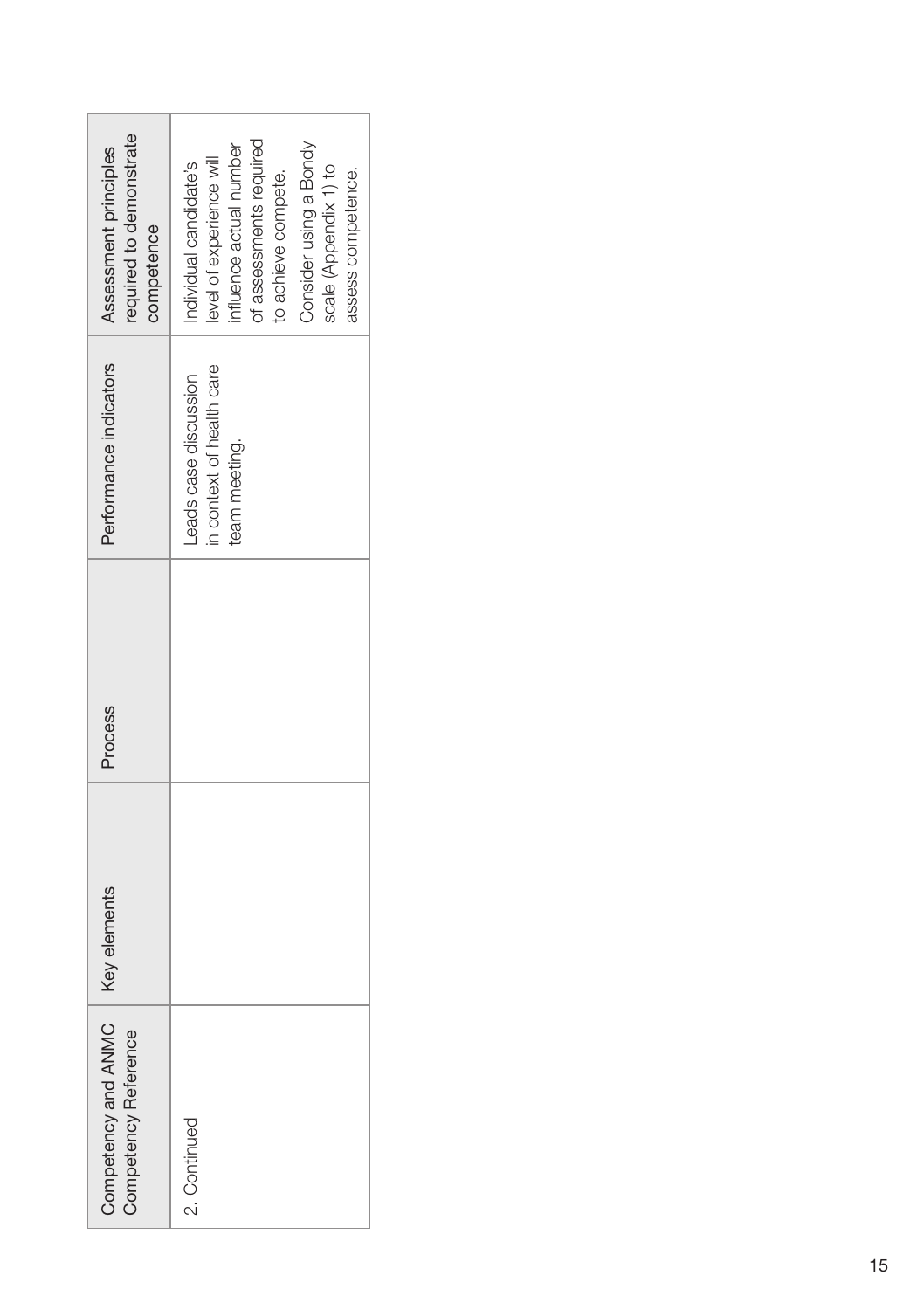| Competency and ANMC<br>Competency Reference                                                                                                                                                    | Key elements                                                                                                                | Process                                                                                                                                                                                                                                                                                                                                                                                                                                                            | Performance indicators                                                                                                                                                                                                                                                                                                                                                                                                            | required to demonstrate<br>Assessment principles<br>competence                                                                                                                                                                                                                                                                                                                                                                                                                                                                                |
|------------------------------------------------------------------------------------------------------------------------------------------------------------------------------------------------|-----------------------------------------------------------------------------------------------------------------------------|--------------------------------------------------------------------------------------------------------------------------------------------------------------------------------------------------------------------------------------------------------------------------------------------------------------------------------------------------------------------------------------------------------------------------------------------------------------------|-----------------------------------------------------------------------------------------------------------------------------------------------------------------------------------------------------------------------------------------------------------------------------------------------------------------------------------------------------------------------------------------------------------------------------------|-----------------------------------------------------------------------------------------------------------------------------------------------------------------------------------------------------------------------------------------------------------------------------------------------------------------------------------------------------------------------------------------------------------------------------------------------------------------------------------------------------------------------------------------------|
|                                                                                                                                                                                                | 3. Comprehensive psychological, social, spiritual and cultural assessment and implementation of a patient-focused care plan |                                                                                                                                                                                                                                                                                                                                                                                                                                                                    |                                                                                                                                                                                                                                                                                                                                                                                                                                   |                                                                                                                                                                                                                                                                                                                                                                                                                                                                                                                                               |
| for the Nurse Practitioner<br>Competency Standards<br>ANMC Competency 1.1<br><b>ANMC National</b><br>(Appendix 2)<br>$\frac{2}{1}$<br>$\frac{3}{1}$<br>$\overline{1}$<br>2.2<br>$\overline{3}$ | Determine the patient's<br>context (including the<br>psychological, social,<br>spiritual and cultural<br>family).           | Use of relevant validated<br>Identification of patients<br>psychosocial well-being<br>· psychological history<br>significant person to<br>status and risk of poor<br>assessment of current<br>social support and<br>psychological, social,<br>cultural and spiritual<br>and assessment<br>· identifying most<br>requiring ongoing<br>comprehensive<br>· family history<br>· a genogram<br>the patient<br>networks<br>Conduct a<br>including:<br>support.<br>tools. | interpretation of screening<br>Articulates knowledge<br>diagnosis of disorders<br>psychological, social,<br>Evaluates efficacy of<br>and ability, including<br>spiritual and cultural<br>to address/manage<br>and initiates referral<br>Articulates process<br>treatment plan and<br>tools to assist with<br>· quality of life<br>· depression<br>intervention.<br>· distress<br>· delirium<br>including:<br>· anxiety<br>issues. | Exercise (mini-CEX) (Royal<br>Assessed by medical and<br>Physicians), which would<br>of cases including history<br>formulation of a plan and<br>professional supervisors.<br>Medical mentor required<br>allow for full observation<br>importantly, opportunity<br>to confirm competence<br>(Department of Health<br>for debrief/discussion.<br>Australian College of<br>taking, examination,<br>Medical mentorship<br>essential to achieve<br>Suggest using Mini-<br>logbook mandatory<br>Clinical Evaluation<br>competence.<br>requirement). |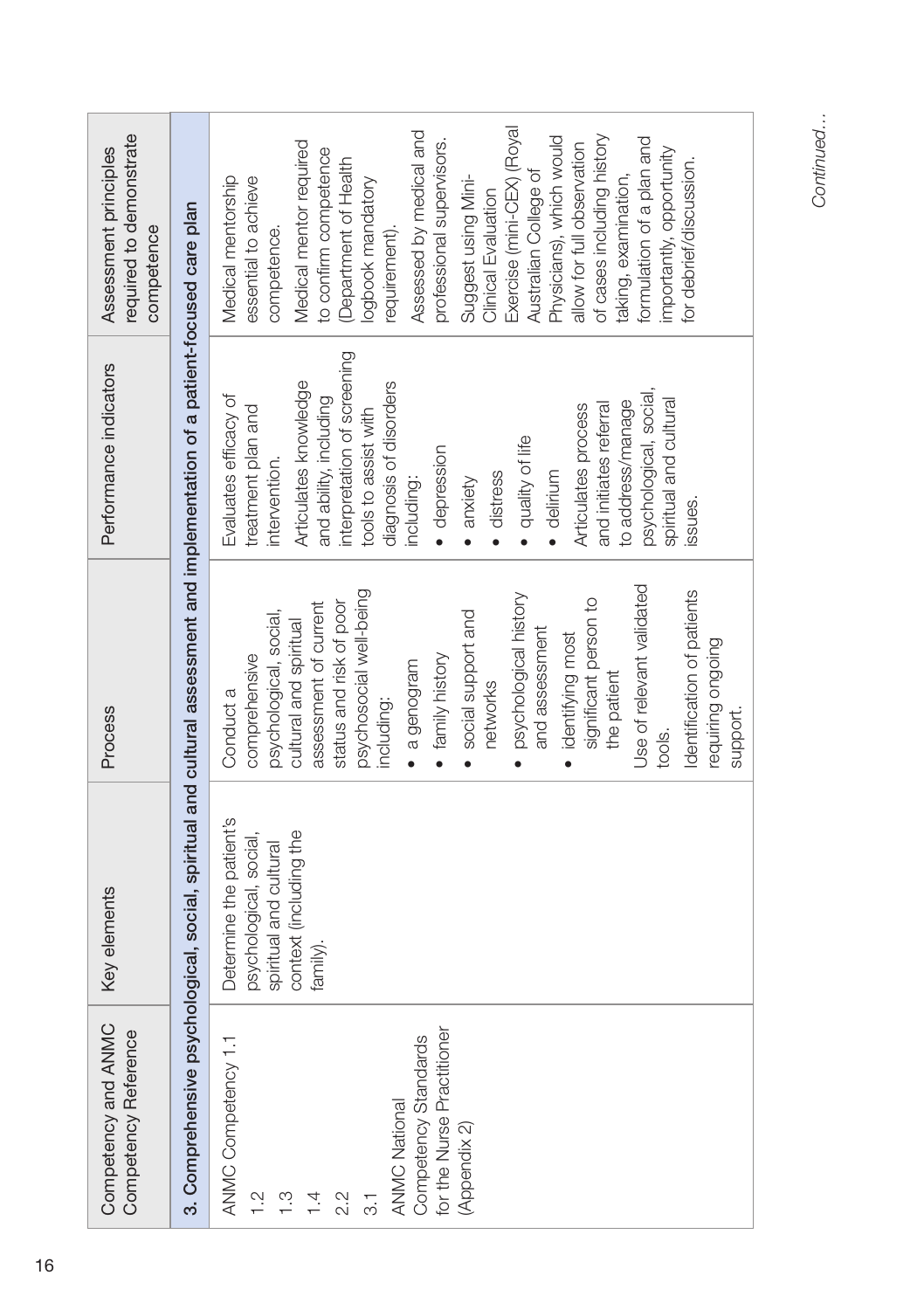| required to demonstrate<br>Assessment principles<br>competence | Evidence of competence<br>of assessments required<br>Consider using a Bondy<br>to be logged in logbook<br>to achieve competence.<br>influence actual number<br>and signed by medical<br>level of experience will<br>individual candidate's<br>scale (Appendix 1) to<br>assess competence.<br>supervisor. |
|----------------------------------------------------------------|----------------------------------------------------------------------------------------------------------------------------------------------------------------------------------------------------------------------------------------------------------------------------------------------------------|
| Performance indicators                                         | patient and primary family<br>in context of health care<br>appropriate information<br>-eads case discussion<br>Provides relevant and<br>and education to the<br>nitiate treatment.<br>team meeting.<br>carer/s.                                                                                          |
| Process                                                        | specialist service, where<br>Make referral to<br>appropriate.                                                                                                                                                                                                                                            |
| Key elements                                                   |                                                                                                                                                                                                                                                                                                          |
| Competency and ANMC<br>Competency Reference                    | 3. Continued                                                                                                                                                                                                                                                                                             |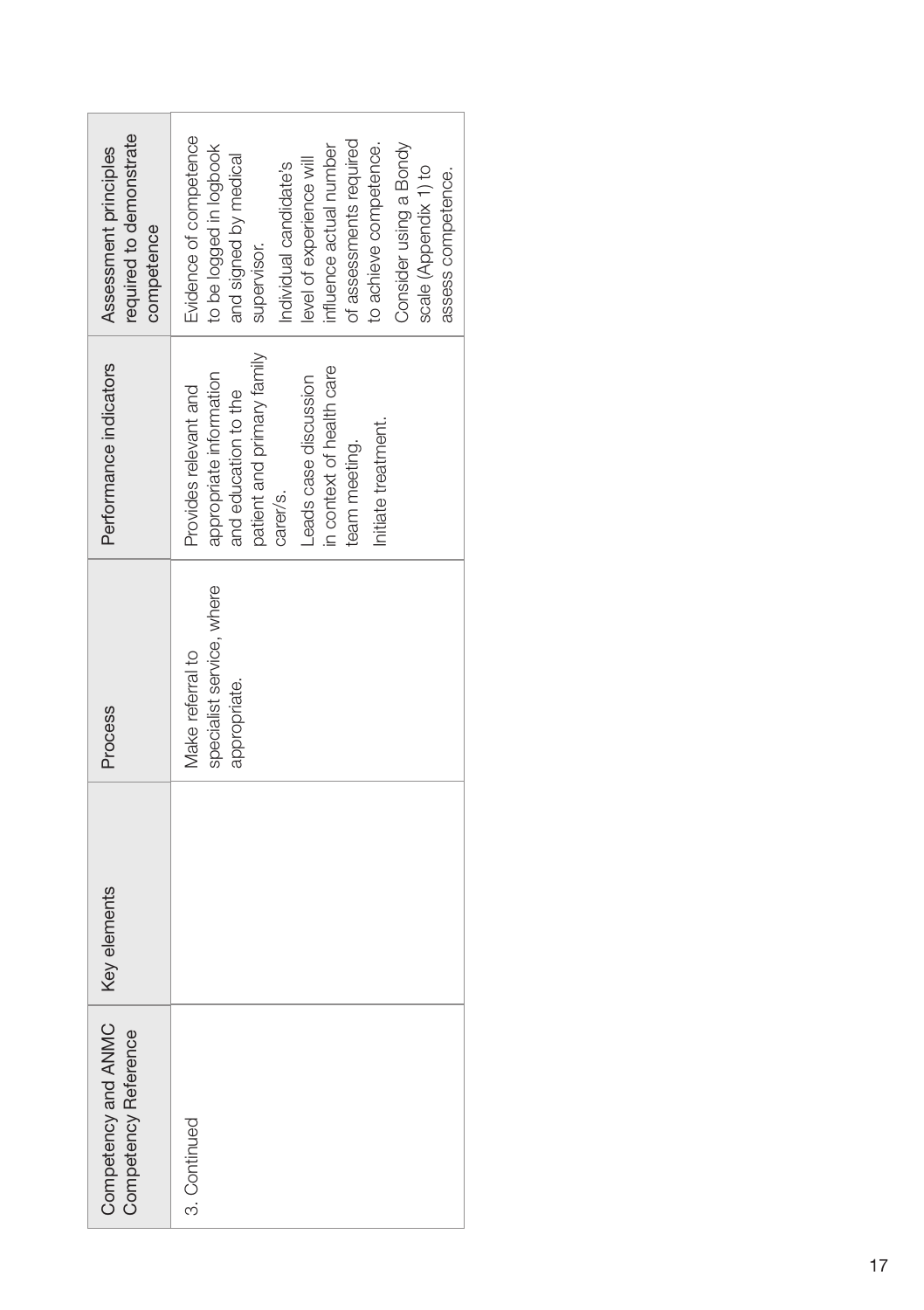| required to demonstrate<br>Assessment principles<br>competence |                                                                  | Royal Australian College<br>examination, formulation<br>of assessments required<br>influence actual number<br>including history taking,<br>importantly, opportunity<br>mentorship essential to<br>to achieve competency<br>including discussion of<br>Medical and pharmacy<br>level of experience will<br>medicines appropriate<br>for debrief/discussion<br>Individual candidate's<br>achieve competence.<br>observation of cases<br>of Physicians), which<br>Suggest using Mini-<br>Exercise (mini-CEX)<br>would allow for full<br>Clinical Evaluation<br>of a plan and,<br>required.<br>to case. |
|----------------------------------------------------------------|------------------------------------------------------------------|-----------------------------------------------------------------------------------------------------------------------------------------------------------------------------------------------------------------------------------------------------------------------------------------------------------------------------------------------------------------------------------------------------------------------------------------------------------------------------------------------------------------------------------------------------------------------------------------------------|
| Performance indicators                                         |                                                                  | side-effects of classes of<br>indications of medicines<br>and are consistent with<br>medicines from PC NP<br>that can be prescribed<br>pharmacokinetics and<br>the scope of practice.<br>appropriate to treat a<br>to assess efficacy of<br>Demonstrates ability<br>Demonstrates ability<br>to select medicines<br>range of symptoms<br>commonly seen in<br>Articulates clinical<br>comprehensive<br>prescribing list.<br>pharmacology,<br>palliative care.<br>Demonstrates<br>knowledge of<br>medication.                                                                                          |
| Process                                                        |                                                                  | Use of Medicines as part<br>impact when prescribing<br>preference and stage of<br>of the decision-making<br>Prescribe according to<br>of patient and financial<br>dose, route, frequency<br>medicine, care setting<br>appropriate to patient<br>legislation guidelines.<br>Consider the Quality<br>and titration plan for<br>and symptom being<br>Identify appropriate<br>Consider access to<br>Under supervision<br>Select medicine<br>discussion and<br>treated, patient<br>each medicine.<br>mentorship):<br>framework.<br>medicines.<br>disease.                                                |
| Key elements                                                   | 4. Preparation for safe and appropriate prescribing of medicines | regarding prescribing of<br>such as clinical practice<br>will only prescribe from<br>Each nurse practitioner<br>the medicine formulary<br>medicines that can be<br>governance structures<br>NMBA and consistent<br>medical colleagues in<br>as determined by the<br>Become familiar with<br>supported by clinical<br>relation to decision-<br>Observe practice of<br>of practice. This is<br>quidelines at their<br>with their scope<br>making process<br>prescribed.<br>medicines.<br>workplace.                                                                                                   |
| Competency and ANMC<br>Competency Reference                    |                                                                  | for the Nurse Practitioner<br>competency standards<br>ANMC Competency<br><b>ANMC National</b><br>(Appendix 2)<br>$\frac{1}{4}$<br>2.2<br>$2.\overline{3}$<br>3.2<br>3.1                                                                                                                                                                                                                                                                                                                                                                                                                             |

Continued... *Continued…*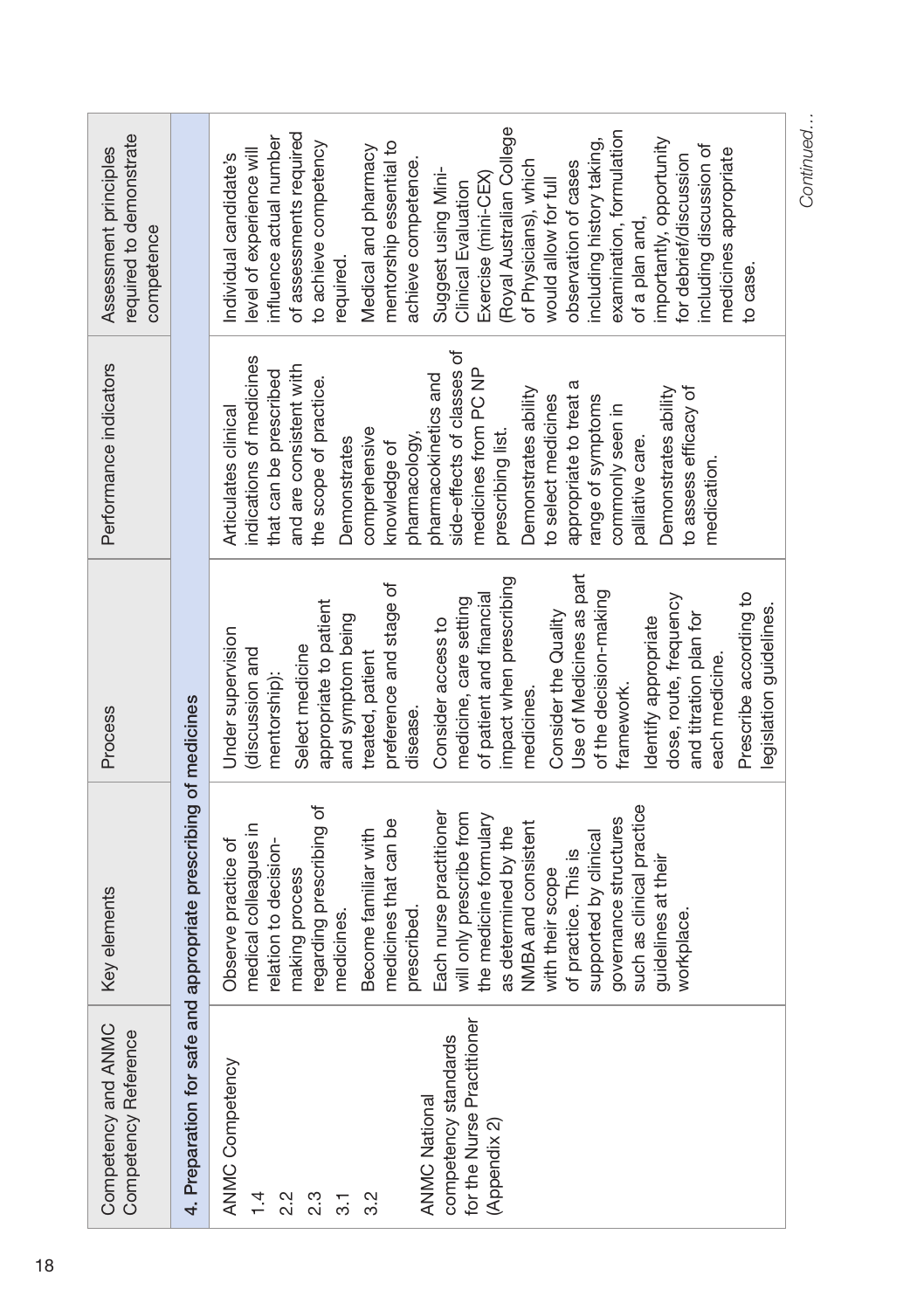| Competency and ANMC   Key elements<br>Competency Reference | Process | Performance indicators                                                                                                                                                       | equired to demonstrate<br>Assessment principles<br>competence                                                                 |
|------------------------------------------------------------|---------|------------------------------------------------------------------------------------------------------------------------------------------------------------------------------|-------------------------------------------------------------------------------------------------------------------------------|
| 4. Continued                                               |         | netabolism, organ failure<br>Iderly, children, altered<br>wareness of principles<br>and imminent death<br>f dose adjustment<br>with regard to: frail,<br><b>Jemonstrated</b> | Consider using a Bondy<br>candidate and then by<br>scale (Appendix 1) to<br>assess competence<br>self-assessed by<br>mentor). |

÷,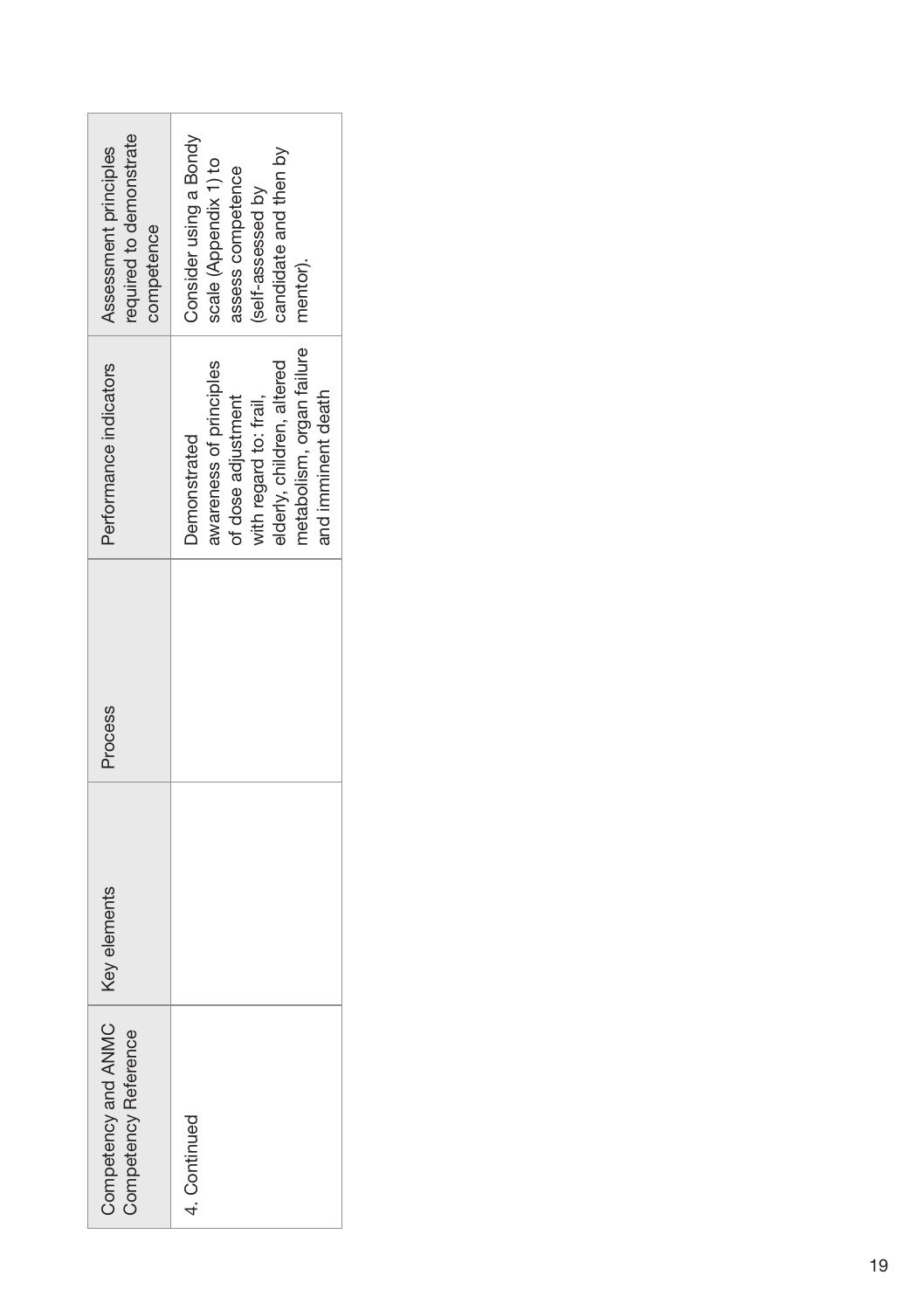# Appendix 1: Bondy Scale

| Grade           | Performance criteria                                                                                        | Quality of performance                                                                                                                                                                                                                                                                                                                                                    | Assistance required                    |
|-----------------|-------------------------------------------------------------------------------------------------------------|---------------------------------------------------------------------------------------------------------------------------------------------------------------------------------------------------------------------------------------------------------------------------------------------------------------------------------------------------------------------------|----------------------------------------|
| Independent (I) | Level of clinical<br>practice is of a high<br>and safe standard                                             | sound level of<br>theoretical knowledge<br>applied effectively in<br>clinical practice<br>coordinated and<br>adaptable when<br>performing skills<br>achieves intended<br>purpose<br>proficient and<br>performs within<br>expected time frame<br>initiates actions<br>independently and<br>in cooperation with<br>others to ensure safe<br>delivery of patient care        | Without supporting<br>cues             |
| Supervised (S)  | Level of clinical<br>practice is of a<br>safe standard but<br>with some areas<br>of improvement<br>required | • correlates theoretical<br>knowledge to clinical<br>practice most of the<br>time<br>coordinated and<br>adaptable when<br>performing skills<br>achieves intended<br>purpose<br>• performs within a<br>reasonable time frame<br>• initiates actions<br>independently most<br>of the time and in<br>cooperation with<br>others to ensure a safe<br>delivery of patient care | Requires occasional<br>supportive cues |

\* (Bondy 1983)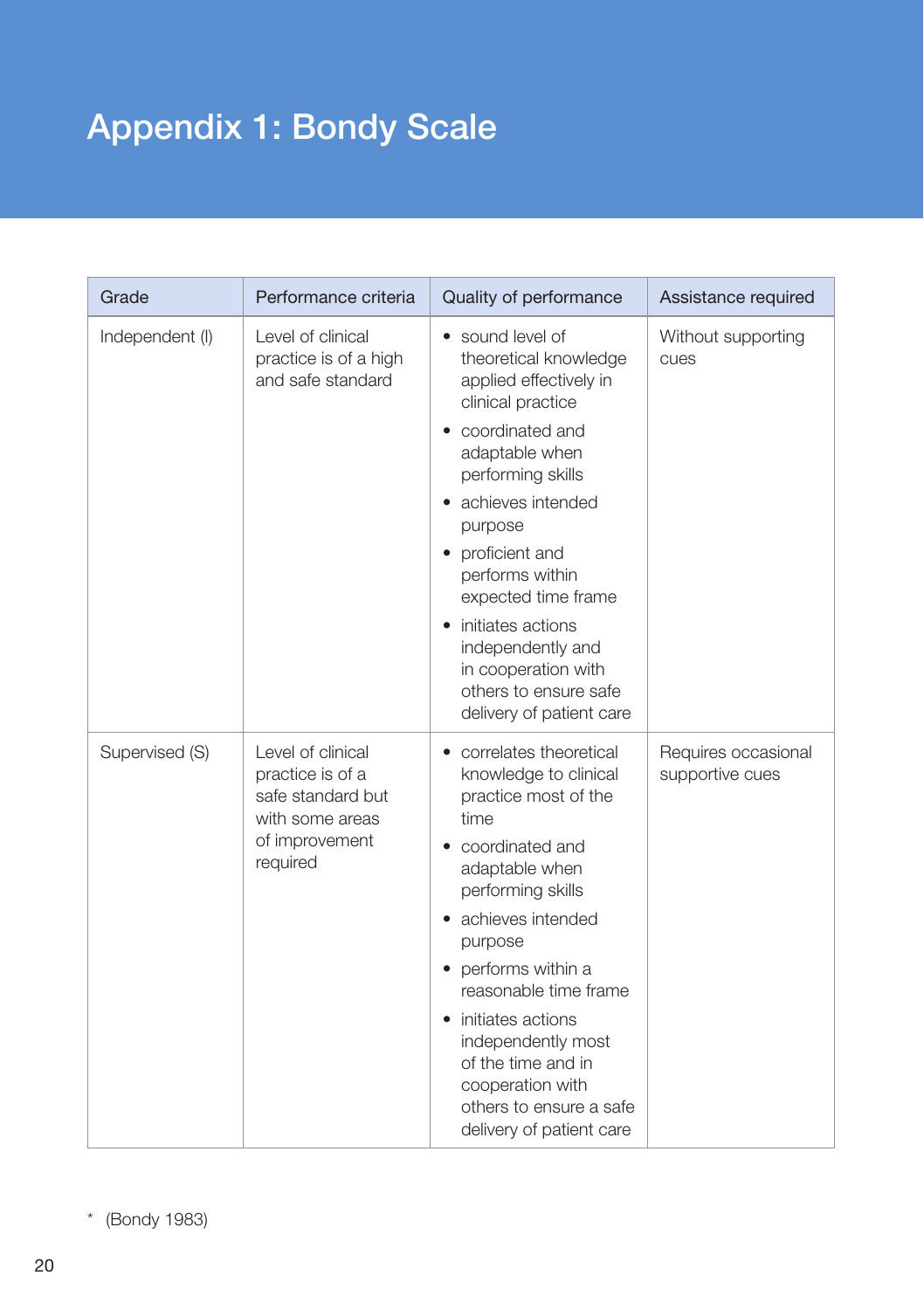#### Appendix 1 (continued)

| Grade         | Performance criteria                                                                                        | Quality of performance                                                                                                                                                                                                                                                            | Assistance required                                   |
|---------------|-------------------------------------------------------------------------------------------------------------|-----------------------------------------------------------------------------------------------------------------------------------------------------------------------------------------------------------------------------------------------------------------------------------|-------------------------------------------------------|
| Assisted (A)  | Level of clinical<br>practice is of a<br>safe standard but<br>with many areas<br>of improvement<br>required | • demonstrates<br>limited correlation of<br>theoretical knowledge<br>to clinical practice<br>at times lacks<br>coordination when<br>performing skills<br>achieves intended<br>purpose most times<br>performs within a<br>delayed time period<br>lacks initiative and<br>foresight | Requires frequent<br>supportive cues and<br>direction |
| Dependent (D) | Level of clinical<br>practice is unsafe if<br>left unsupervised                                             | unable to correlate<br>theoretical knowledge<br>to clinical practice<br>lacks coordination<br>when performing skills<br>unable to achieve<br>intended purpose<br>unable to perform<br>within a delayed time<br>period<br>no initiative or foresight                               | Requires continuous<br>supervision and<br>direction   |

Bondy, K. N., (1983). Criterion-referenced definitions for rating scales in clinical evaluation. *Journal of Nursing Education*, 22(9), 376-382.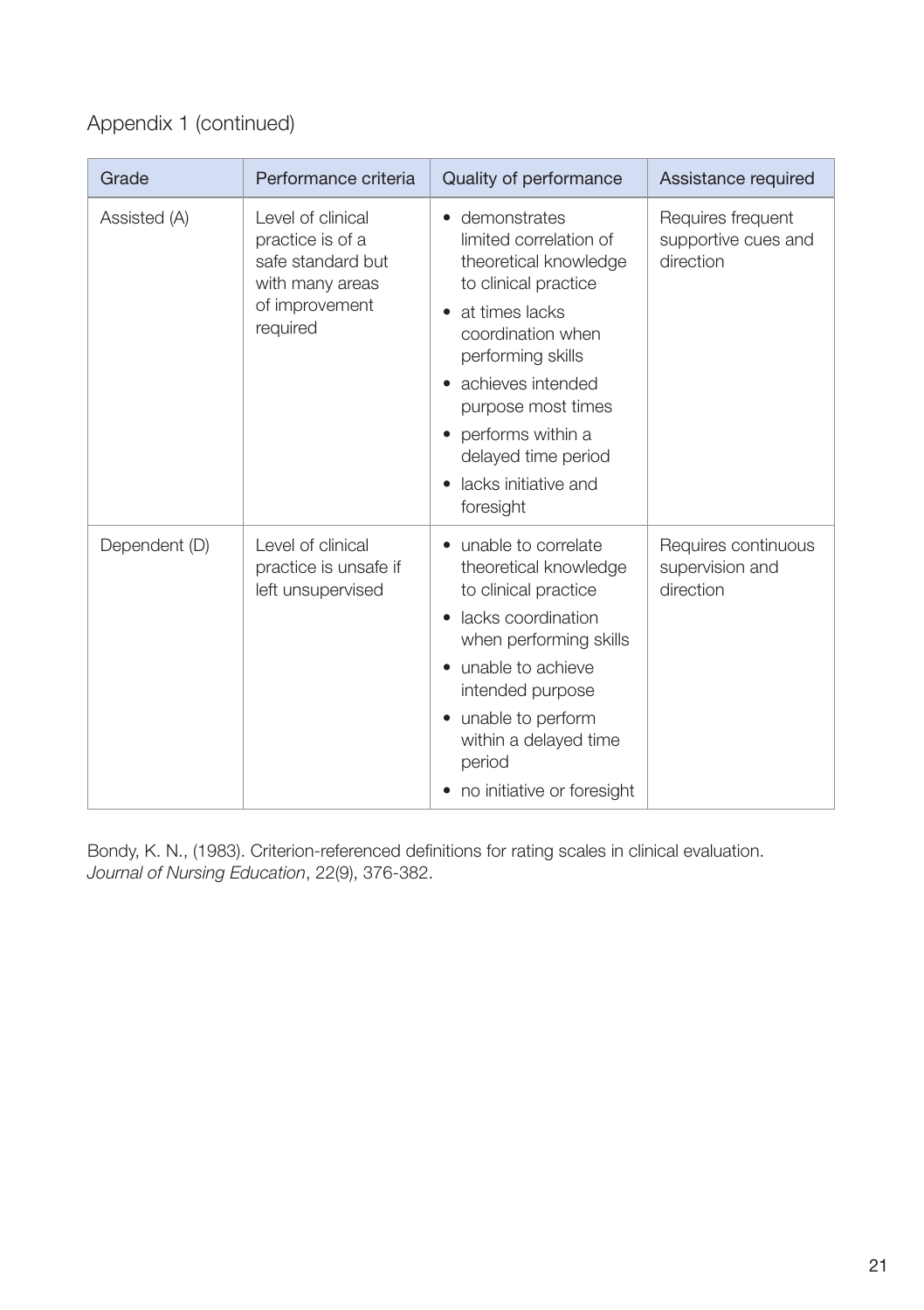### Appendix 2: Australian Nursing and Midwifery Council Nurse Practitioner Competencies

### Competency Framework

#### Standard 1: Dynamic practice that incorporates application of high-level knowledge and skills in extended practice across stable, unpredictable and complex situations

Competency 1.1: Conducts advanced, comprehensive and holistic health assessment relevant to a specialist field of nursing practice.

Competency 1.2: Demonstrates a high level of confidence and clinical proficiency in carrying out a range of procedures, treatments and interventions that are evidenced-based and informed by specialist knowledge.

Competency 1.3: Has the capacity to use the knowledge and skills of extended practice competencies in complex and unfamiliar environments.

Competency 1.4: Demonstrates skills in accessing established and evolving knowledge in clinical and social sciences, and the application of this knowledge to patient care and the education of others.

#### Standard 2: Professional efficacy whereby practice is structured in a nursing model and enhanced by autonomy and accountability

Competency 2.1: Applies extended practice competencies within a nursing model of practice.

Competency 2.2: Establishes therapeutic links with the patient/client/community that recognise and respect cultural identity and lifestyle choices.

Competency 2.3: Is proactive in conducting clinical service that is enhanced and extended by autonomous and accountable practice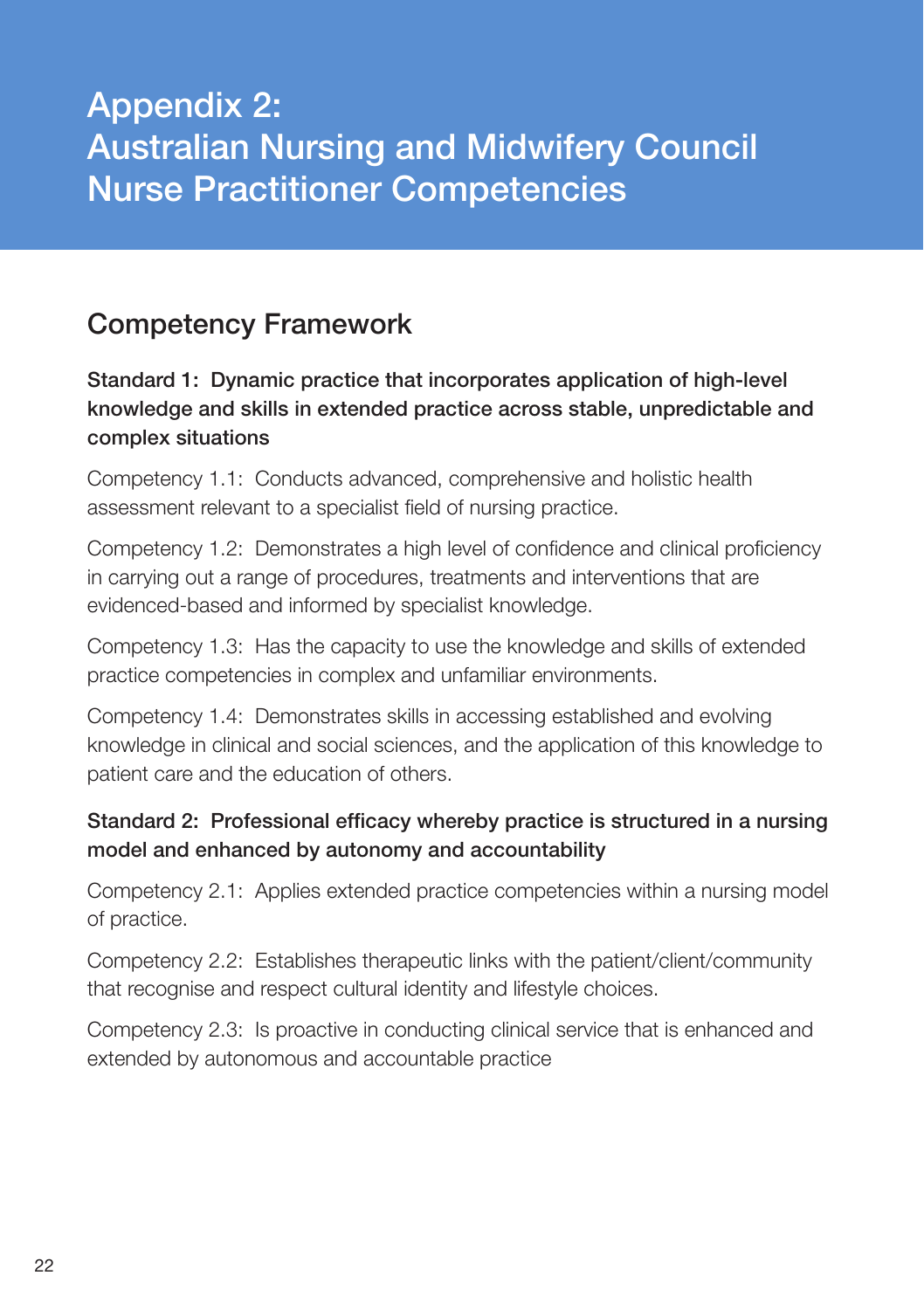#### Standard 3: Clinical leadership that influences and progresses clinical care, policy and collaboration through all levels of health service

Competency 3.1: Engages in and leads clinical collaboration that optimise outcomes for patients/clients/communities.

Competency 3.2: Engages in and leads informed critique and influence at the systems level of health care.